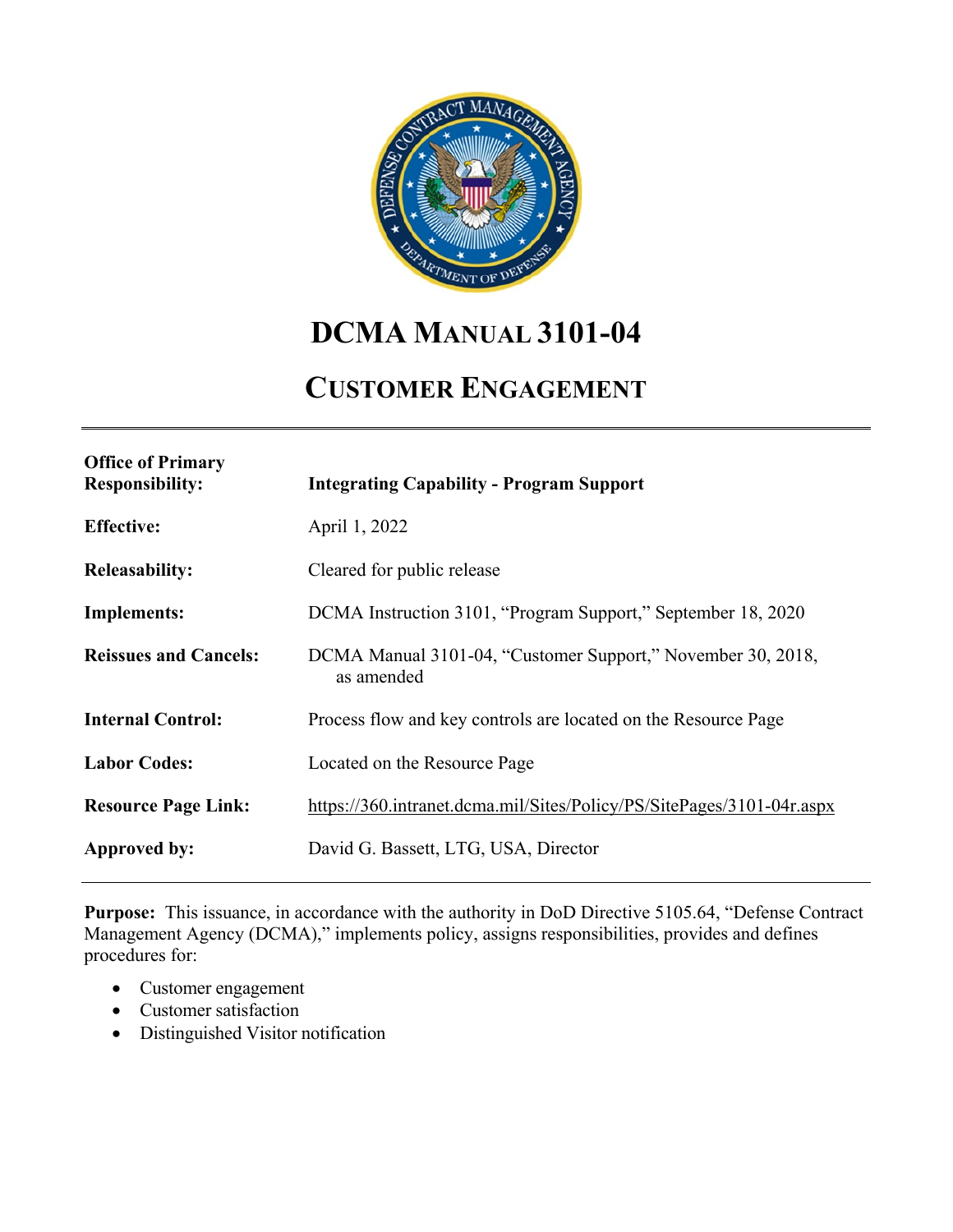# **SUMMARY OF CHANGES**

<span id="page-1-0"></span>This Manual has been rewritten. Users and stakeholders should read this Manual in its entirety. The following identifies the most notable changes:

- Changed Manual name from "Customer Support" to "Customer Engagement"
- Updated Section 2, "Responsibilities," to reflect changes in organizational structure
- Updated Section 3, "Customer Engagement," procedures
- Deleted Section 5, "Memoranda of Agreement (MOAs) for Contract Management Support," which will be incorporated in DCMA Manual 4501-05, "Enterprise Agreements"
- Added new Section 5, "Distinguished Visitors," to clarify the process when a Distinguished Visitor conducts a visit to a contractor's facility in a DCMA Contract Management Office area of responsibility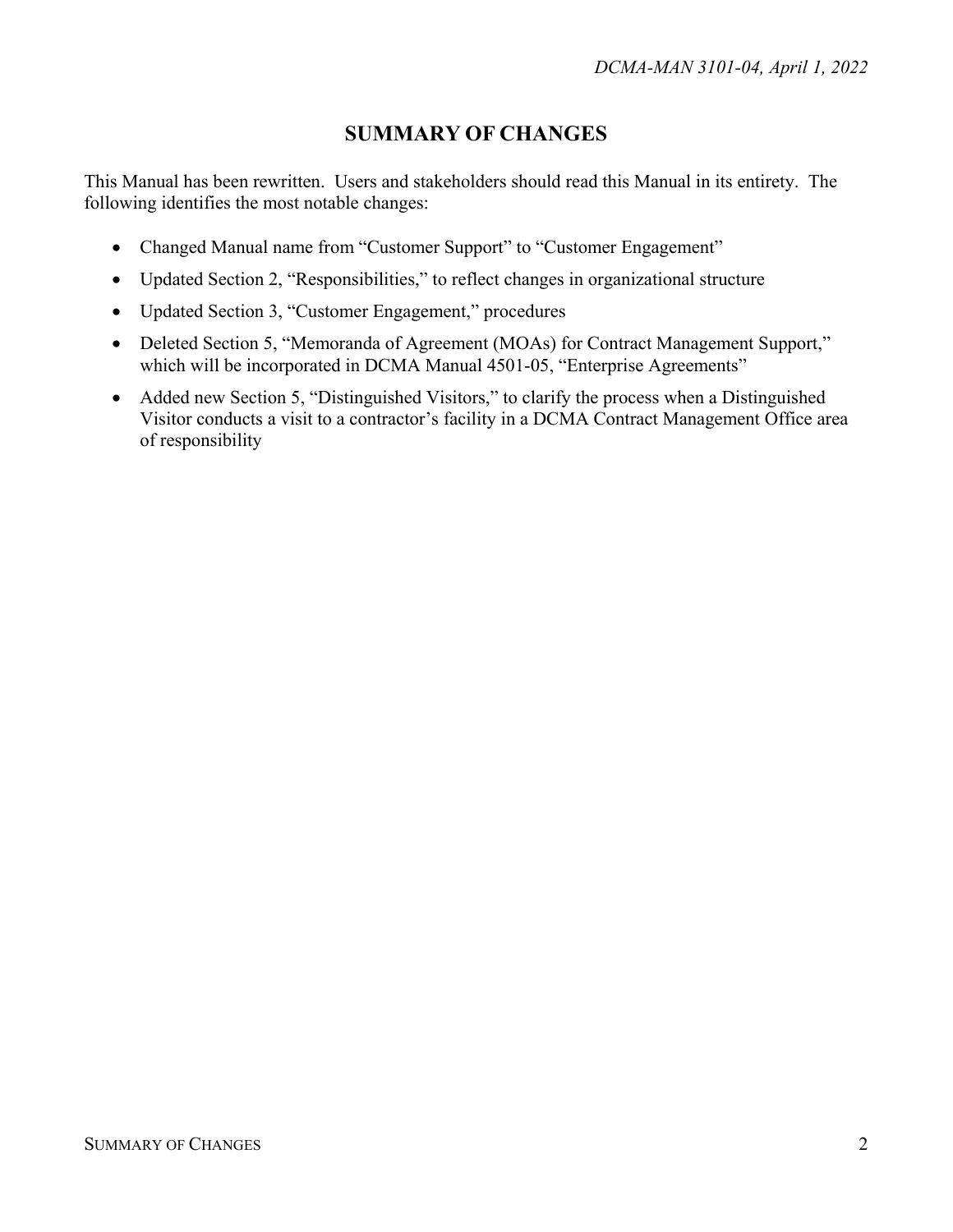# **TABLE OF CONTENTS**

| 2.6. Director, Foreign Military Sales and DOD Reimbursable and Program Management |  |  |
|-----------------------------------------------------------------------------------|--|--|
|                                                                                   |  |  |
| 2.7. Director, PM&BI Policy Guidance and Competency Planning Division 7           |  |  |
|                                                                                   |  |  |
|                                                                                   |  |  |
|                                                                                   |  |  |
|                                                                                   |  |  |
|                                                                                   |  |  |
|                                                                                   |  |  |
|                                                                                   |  |  |
|                                                                                   |  |  |
|                                                                                   |  |  |
|                                                                                   |  |  |
|                                                                                   |  |  |
|                                                                                   |  |  |
|                                                                                   |  |  |
|                                                                                   |  |  |
|                                                                                   |  |  |
|                                                                                   |  |  |
|                                                                                   |  |  |
|                                                                                   |  |  |
|                                                                                   |  |  |
|                                                                                   |  |  |
|                                                                                   |  |  |
|                                                                                   |  |  |
|                                                                                   |  |  |
|                                                                                   |  |  |
|                                                                                   |  |  |
|                                                                                   |  |  |
|                                                                                   |  |  |
|                                                                                   |  |  |
|                                                                                   |  |  |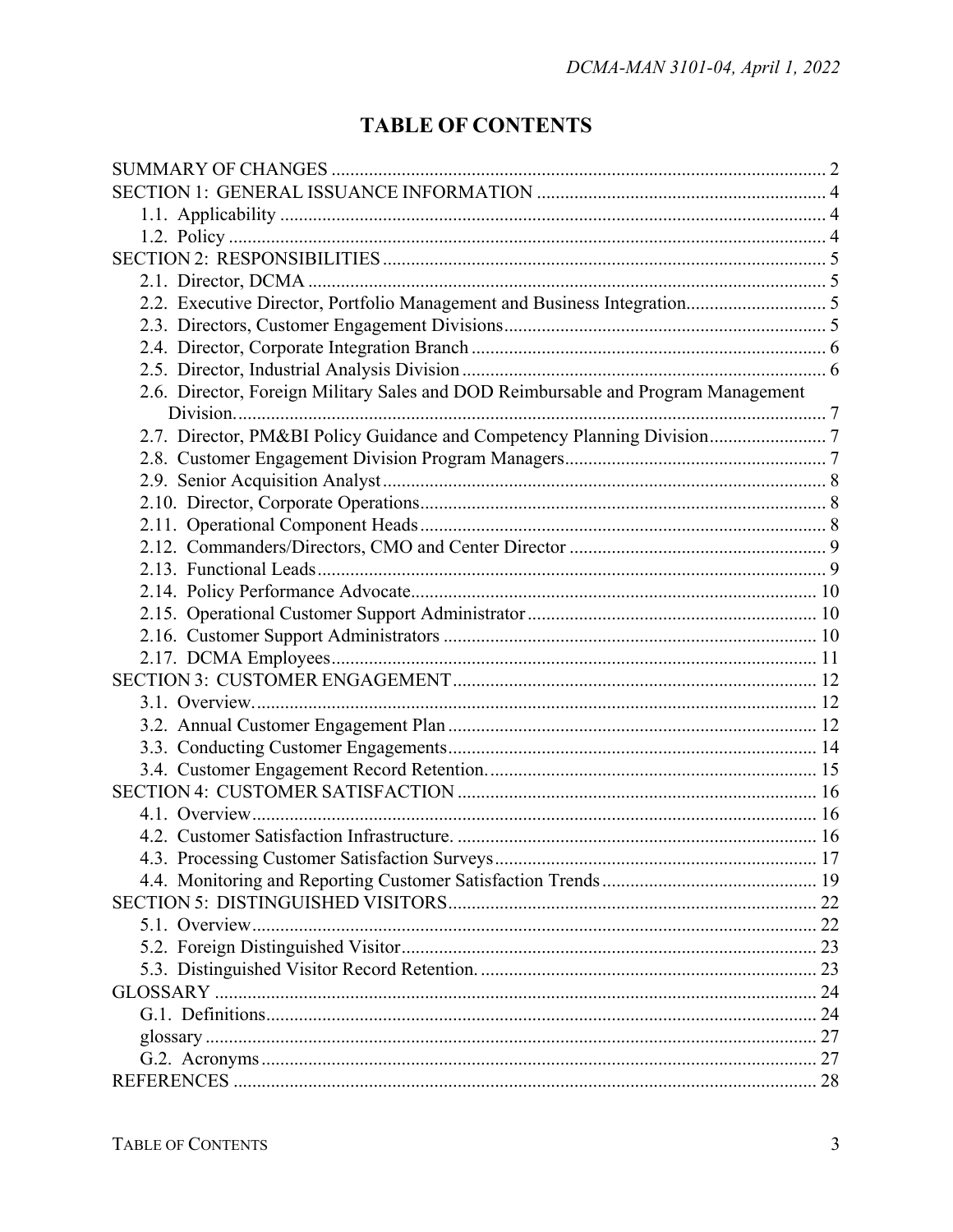# **SECTION 1: GENERAL ISSUANCE INFORMATION**

<span id="page-3-1"></span><span id="page-3-0"></span>**1.1. APPLICABILITY.** This issuance applies to all DCMA activities involved with customer engagement (CE) unless higher-level regulations, policy, guidance, waivers, or agreements take precedence. For CE activities involving classified contracts with higher-level security requirements, DCMA Special Programs will meet the intent of this Manual where it cannot comply.

<span id="page-3-2"></span>**1.2. POLICY.** It is DCMA policy to:

a. Deliver global acquisition insight for all programs and high visibility commodities by providing objective, independent, relevant, timely, and actionable information to the Defense Acquisition Enterprise.

b. Develop robust relationships with internal and external customers to understand requirements; provide integrated, independent insight; inform and influence acquisition decisions; address issues; and host Distinguished Visitors (DV).

c. Execute this Manual in a safe, efficient, effective, and ethical manner.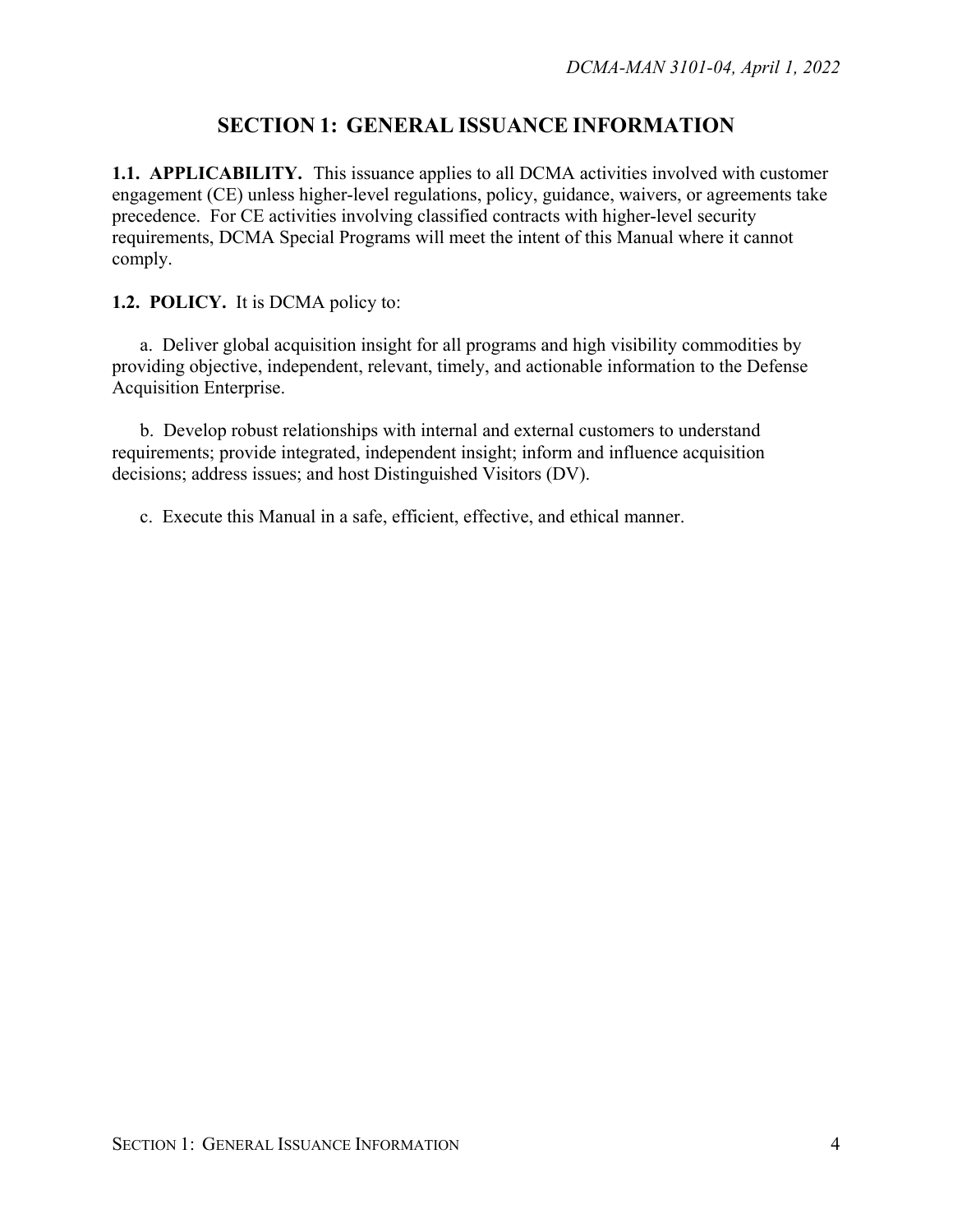# **SECTION 2: RESPONSIBILITIES**

<span id="page-4-1"></span><span id="page-4-0"></span>**2.1. DIRECTOR, DCMA.** The DCMA Director will conduct CEs with strategic customers to understand the DoD acquisition environment challenges, risk, issues and opportunities.

<span id="page-4-2"></span>**2.2. EXECUTIVE DIRECTOR, PORTFOLIO MANAGEMENT AND BUSINESS INTEGRATION.** The Executive Director, Portfolio Management & Business Integration (PM&BI) will:

a. Establish and provide oversight of the strategic CE process.

b. Build coalitions with key customers and provide customer intelligence to the DCMA enterprise.

c. Interface via Customer Engagement Division (CED) Directors with strategic customers including the OSD, the Office of the Under Secretary of Defense (Acquisition and Sustainment) (A&S), the Office of the Under Secretary of Defense (Research and Engineering) (R&E), military services, joint and defense organizations, non-DoD organizations and industry at the strategic level.

d. Advise DCMA executive leadership on CE issues and assess overall customer relationships for the Agency.

e. Instill a culture of learning both within the PM&BI Directorate and across the Agency in the areas of strategic customer, acquisition enterprise, and DV engagements.

#### <span id="page-4-3"></span>**2.3. DIRECTORS, CUSTOMER ENGAGEMENT DIVISIONS.** The CED Directors will:

a. Maintain oversight and conduct Strategic CE with Service Acquisition Executives (SAE), Agency Acquisition Executive Directors, and their staffs, in order to ensure DCMA support meets expectations and to address program concerns or issues.

b. Maintain strategic acquisition enterprise teaming and collaboration to assess customer satisfaction (CS) and effectiveness of Agency support to their staffs.

c. Support PM&BI Executive Director on engagements with strategic customers.

d. Lead the development of the annual Customer Engagement Plan (CEP) ensuring that strategic CEs are planned and synchronized to drive a "one team, one voice" result.

e. Review and recommend the CEP for the PM&BI Executive Director's approval.

f. Lead the quarterly review of the CEP with CE stakeholders to include the status of open actions and determine effectivity for closure and oversight of updates to the CEP.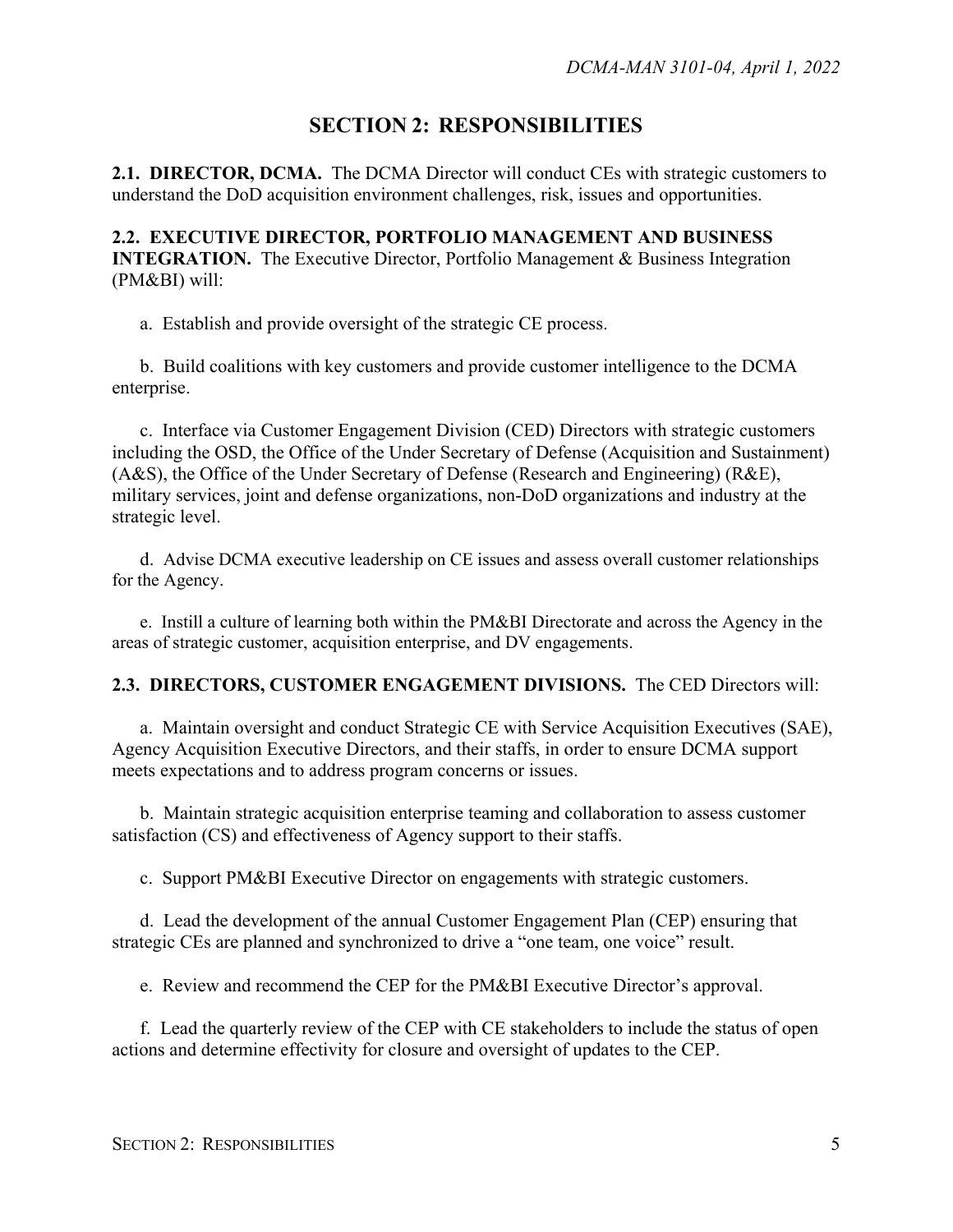g. Provide annual CE input to the CEP for their portfolios to systematically and proactively engage with customers in an efficient and effective manner.

h. Prepare Contract Management Office (CMO) Commanders or Directors and Operational Units (OU) for OSD forums and overarching integrated product team (OIPT) meetings.

i. Support the CE process by providing resources, expertise and coordinating mission execution.

j. Lead the in-depth analysis of historical agency CE data.

k. Manage the Training, Outreach, and Education (TOE) briefing slide repository supporting education of external customers on the Agency's mission, organizational structure, functional capabilities and services.

l. Monitor the execution of the CEP and ensure that ongoing customer intelligence is collected and distributed via CE tool to ensure current, complete, and accurate data in support of the CE planning.

<span id="page-5-0"></span>**2.4. DIRECTOR, CORPORATE INTEGRATION BRANCH.** The Corporate Integration Branch Director will:

a. Serve as the DCMA and OSD lead for integrated Corporate Assessments of DoD contractor performance as the focal point to collect and integrate corporate performance data in collaboration with HQ Components, Region/Operational Commands, and CMOs.

b. Provide systemic trends, predictive insights, and risk assessments in order to inform and influence DoD acquisition leaders.

c. Support PM&BI Executive Director on engagements with strategic customers.

d. Provide input to functional Component Heads and OU Commanders or Directors to support their CEs related to DoD corporate suppliers.

e. Provide CE input to the CEP process to systematically and proactively engage with major customers.

<span id="page-5-1"></span>**2.5. DIRECTOR, INDUSTRIAL ANALYSIS DIVISION.** The Industrial Analysis Division Director will:

a. Support PM&BI Executive Director on engagements with strategic customers.

b. Conduct strategic industrial base engagements across DoD and provide insights to CEDs when requested to support customer engagements.

c. Support CED and OU Directors with information needed to perform their CEs.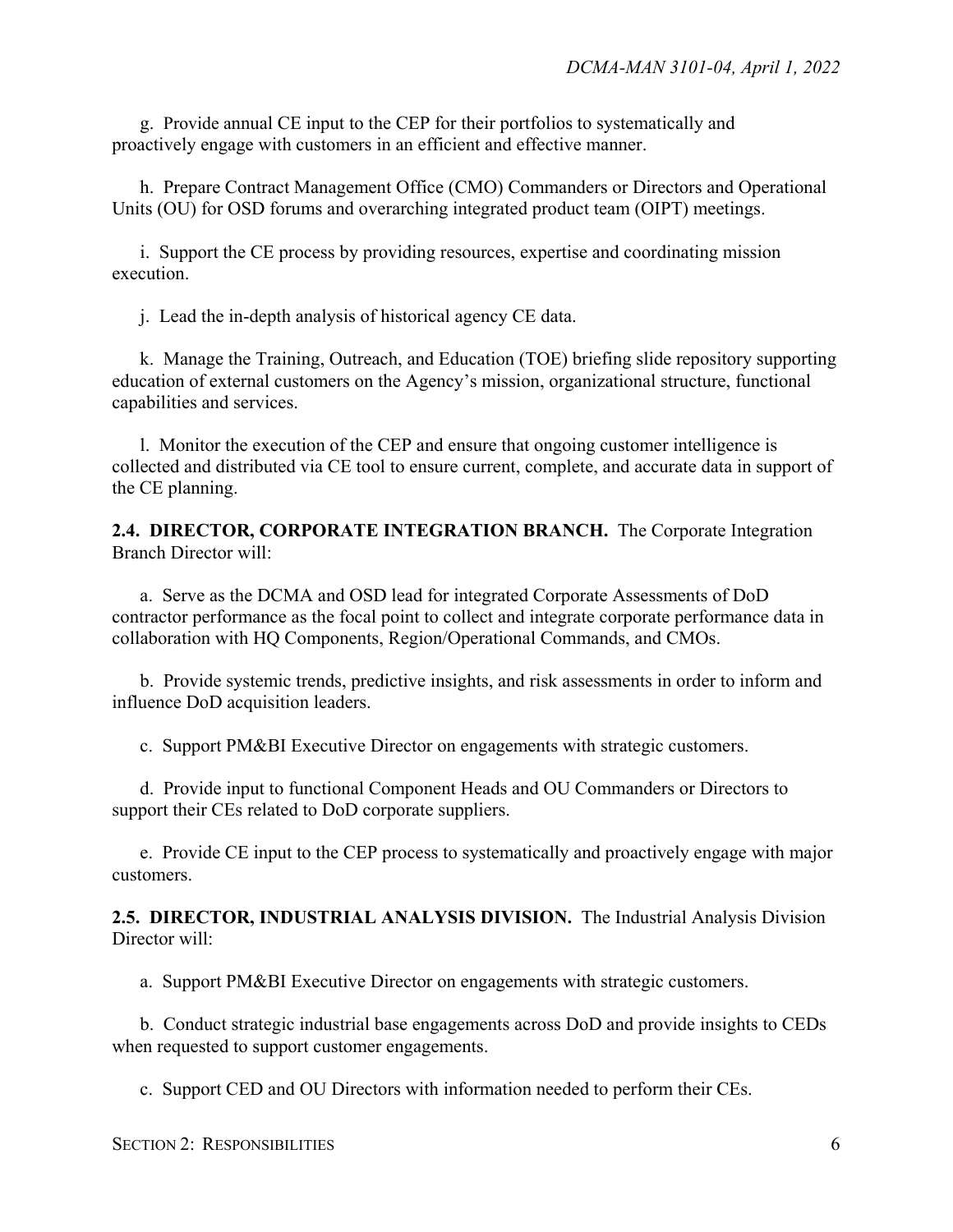<span id="page-6-0"></span>**2.6. DIRECTOR, FOREIGN MILITARY SALES AND DOD REIMBURSABLE AND PROGRAM MANAGEMENT DIVISION.** The Director, Foreign Military Sales (FMS) and DoD Reimbursable Program Management Division will:

a. Maintain oversight and conduct strategic CE with DoD FMS Implementing Agencies, other DoD stakeholders, and international organizations/foreign governments involved with FMS, Direct Commercial Sales (DCS), and DoD Reimbursable programs.

b. Support PM&BI Executive Director on engagements with strategic customers.

c. Coordinate and collaborate with Agency Acquisition Executive Directors, OU Commanders, CMO Commanders, and their respective staffs, to ensure DCMA FMS/DCS/DoD Reimbursable support meets expectations and to address appropriate concerns or issues.

d. Provide FMS/DCS/DoD Reimbursable programs input to functional Component Heads and OU Commanders or Directors to support their CEs related to DoD corporate suppliers.

e. Support the CE process by providing resources, expertise and coordinating mission execution.

<span id="page-6-1"></span>**2.7. DIRECTOR, PM&BI POLICY GUIDANCE AND COMPETENCY PLANNING DIVISION.** The Director, PM&BI Policy Guidance and Competency Planning Division must support the Agency's internal and external CS survey process and systems by publishing results on a monthly and annual basis.

<span id="page-6-2"></span>**2.8. CUSTOMER ENGAGEMENT DIVISION PROGRAM MANAGERS.** The CED Program Manager (PM) supports the mission of the CED Directors and will:

- a. Provide (annual) CE input to the CEP building process.
- b. Maintain a Service/Agency focused Customer Outreach Effectiveness Scorecard.
- c. Monitor the execution of portfolio focused CE events.
- d. Coordinate, monitor, and report all aspects of CEs involving Agency leadership.

e. Prepare and finalize all CE briefings, reports, and products used by Agency personnel during their CE activities.

- f. Conduct strategic level CEs, when delegated by the CED Directors.
- g Analyze strategic customer issues and develop solutions that meet customer expectations.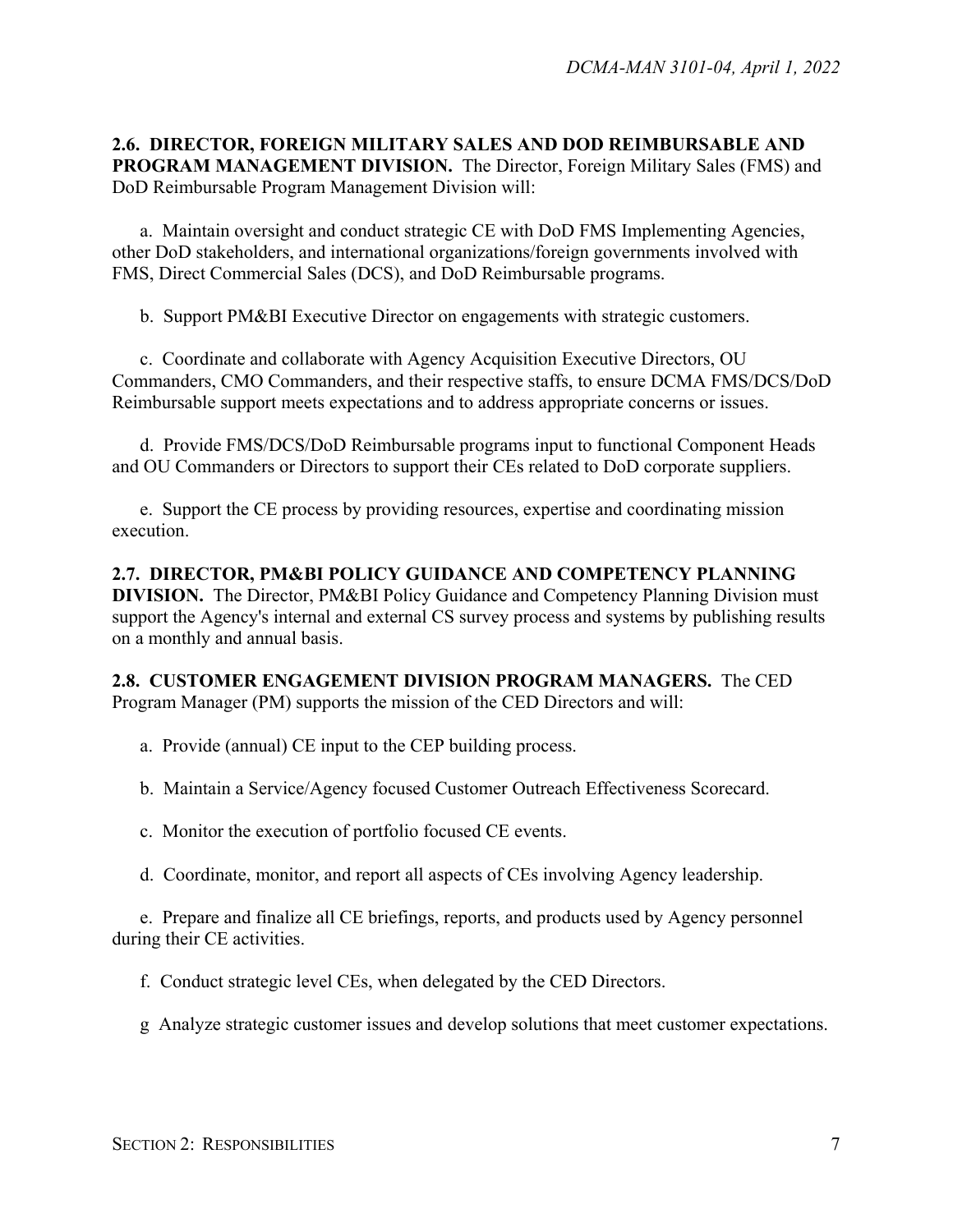h. Manage Agency support to a Military Services, DoD agencies and non-DoD customers portfolio of programs with a focus on Major Defense Acquisition Program and high visibility programs.

i. Plan external and internal senior leader meetings and engagements.

j. Shape Agency policy positions for senior leader engagements with external customers.

k. Monitor the CE Inbox for CE or DV notifications.

#### <span id="page-7-0"></span>**2.9. SENIOR ACQUISITION ANALYST.** The Senior Acquisition Analyst (SAA) will:

a. Engage with customer organizations (e.g., Service Program Executive Officers (PEO, Heads of Contacting Activity, Program Managers, etc.) in order to provide DCMA leadership with situational awareness of significant changes (cost, schedule, performance, funding, etc.) to Service and Agency acquisition programs.

b. Facilitate CEs for DCMA leadership.

c. Update the Customer Outreach Effectiveness Scorecard each quarter to assess the quality of the relationship between the customer and DCMA office of primary responsibility (OPR) with a Green, Yellow or Red rating. Measures of the scorecard will be assessed at the end of each quarter (January, April, July, and October).

d. Develop a TOE Plan for incorporation into their portfolio division's annual CEP.

e. Provide awareness to DCMA functional proponents on customer initiatives, organizational structures, business processes, and other key information to benefit Agency mission accomplishment.

f. Assist OU, CMO leadership and functional specialists to clarify and resolve customer concerns identified during customer engagements.

g. Provide TOE to external customers.

<span id="page-7-1"></span>**2.10. DIRECTOR, CORPORATE OPERATIONS.** The Director, Corporate Operations will:

a. Ensure DCMA Organizational Chart in the standard DCMA "About Us" briefing is up-todate.

b. Review and approve for release documents such as the "DV Read Ahead" package, corrective action requests, corrective action plans, etc., to members of the U.S. Congress and their staff.

<span id="page-7-2"></span>**2.11. OPERATIONAL COMPONENT HEADS.** Operational Component Heads will: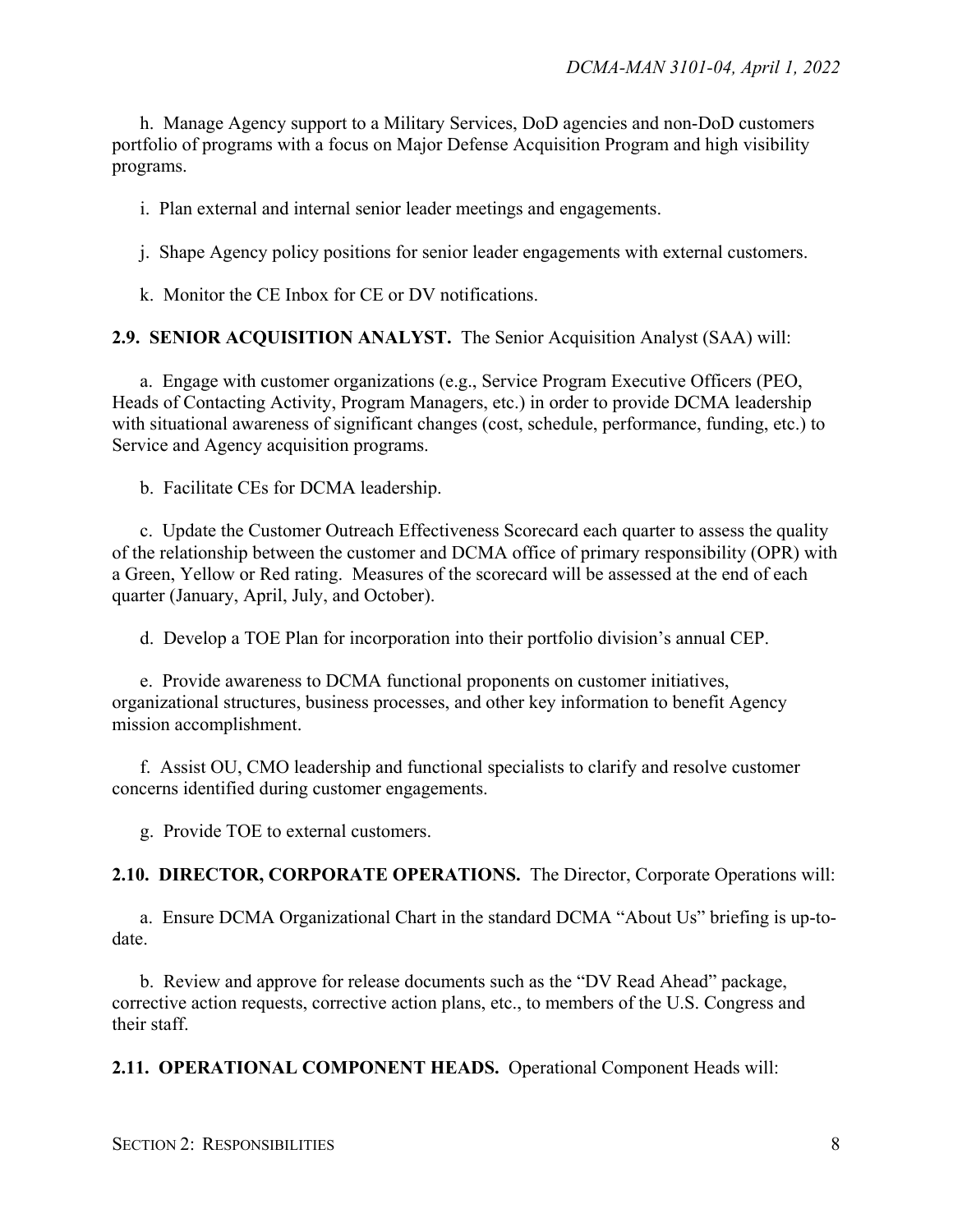a. Provide annual CE input to the CEP building process and identify CE stakeholder(s).

b. Provide functional/operational/tactical support to strategic CEs with senior customers (OSD/SAE/PEO/Buying Command leadership) and foreign customers when major DCMA operational issues/improvement opportunities exist, when there is evidence of significant customer dissatisfaction, when direct commercial sale support is required or requested by the Executive Director, PM&BI.

c. Systematically and proactively engage with major customers and industry counterparts at their office locations, functional forums, symposiums, and conferences to understand strategic and operational customer issues, concerns, requirements, and levels of satisfaction affecting their components.

d. Advise the Agency of substantive customer issues gathered during their CEs.

e. Provide subject matter experts (SME) and staff assistance to the SAAs for updating TOE material annually.

f. Provide OU SMEs and staff assistance to support CE Staff on CE issues upon request.

g. Assign an Operational Customer Support Administrator (OCSA) and alternate to manage and process CS surveys, DV notifications for the respective region using the link provided on the Resource Page.

<span id="page-8-0"></span>**2.12. COMMANDERS/DIRECTORS, CMO AND CENTER DIRECTOR.** The Commanders/Directors, CMOs and Center Directors will:

a. Provide Operational Component Heads with any tactical level CE information needed for higher-level PEO strategic engagements.

b. Systematically and proactively engage with major customers, industry and host nation counterparts at their office locations, and at other meeting location opportunities within the CMO's area of responsibility (AOR), to understand tactical customer issues, concerns, requirements, and levels of satisfaction affecting contractors' ability to deliver capabilities to the warfighter.

c. Assign a CMO/Center Customer Support Administrator (CSA) and alternate to manage and process CS surveys, and DV notifications, for their respective organizations using the "Customer Support Administrator(s) Assignment" link provided on the Resource Page.

d. Create and maintain a documented process for managing CS surveys.

e. Coordinate, notify, document, and track action items of DV visits.

<span id="page-8-1"></span>**2.13. FUNCTIONAL LEADS.** Functional Leads assist OCSAs with root cause analyses and validation of issues identified for their respective functional areas.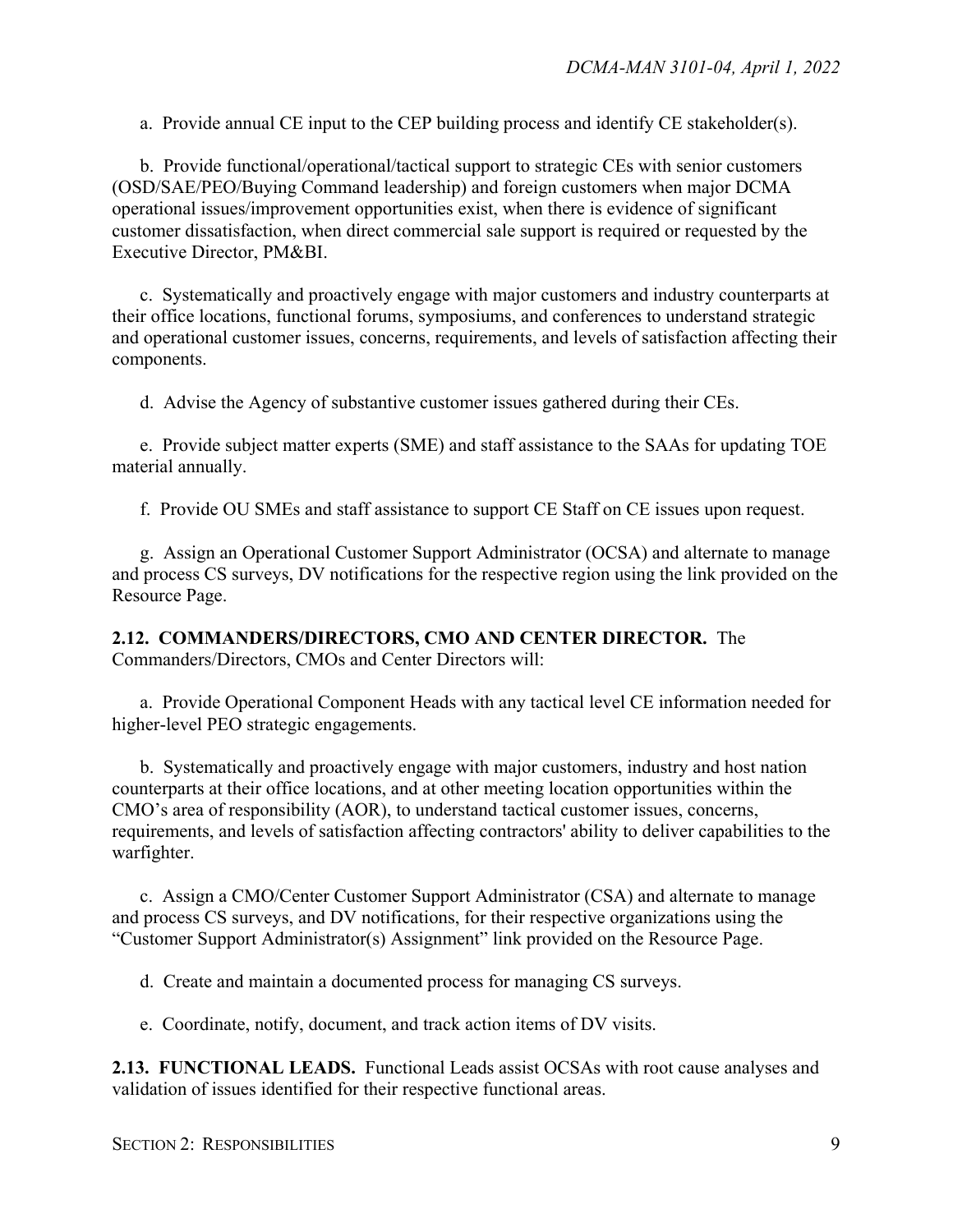<span id="page-9-0"></span>**2.14. POLICY PERFORMANCE ADVOCATE.** The Performance Advocate (PA) will:

a. Manage the policy, tools, and training associated with CS processes and functions in this manual.

b. Review surveys to ensure data integrity (current, complete, and accurate data) and, if necessary, implement actions to correct data by the 10th of the succeeding month.

c. Conduct analysis of CS survey data; identify customer trends at the Agency level; and provide Monthly Data Analysis Report to DCMA PM&BI Directorate leadership, functional leads, SAAs and OCSAs monthly.

d. Provide Trends Analysis Report data through DCMA Financial and Business Operations Directorate to support the Office of Management and Budget Program Assessment Rating Tool in accordance with (IAW) Government Performance and Results Act (GPRA) annually.

e. Conduct targeted CS surveys of processes, products, and services identified by DCMA leadership.

### <span id="page-9-1"></span>**2.15. OPERATIONAL CUSTOMER SUPPORT ADMINISTRATOR.** OCSAs will:

a. Manage and coordinate the implementation of the Customer Engagement Manual. Address issuance issues/concerns of the DV, CS, and CE processes to the Integrating Capability Inbox.

b. Review the CSA and alternate assignments quarterly to ensure they are up to date using the Customer Support Administrator Assignment link provided on the Resource Page.

c. Review surveys pertaining to their organization to assure timely:

- (1) Reassignment of misrouted surveys.
- (2) Correction of unidentified process, product/service, and customer organization.
- (3) Closeout of survey.

d. Assist CSAs with root cause analysis, validation of issue, and acceptable corrective action to ensure customer concerns are addressed in a timely fashion for maintaining good customer relations.

e. Take immediate action to remedy the situation with the respective organization when the corrective action is incomplete or untimely.

#### <span id="page-9-2"></span>**2.16. CUSTOMER SUPPORT ADMINISTRATORS.** CSAs will:

- a. Manage their organization's CS survey program:
	- (1) Review, distribute, and close CS surveys.

SECTION 2: RESPONSIBILITIES 10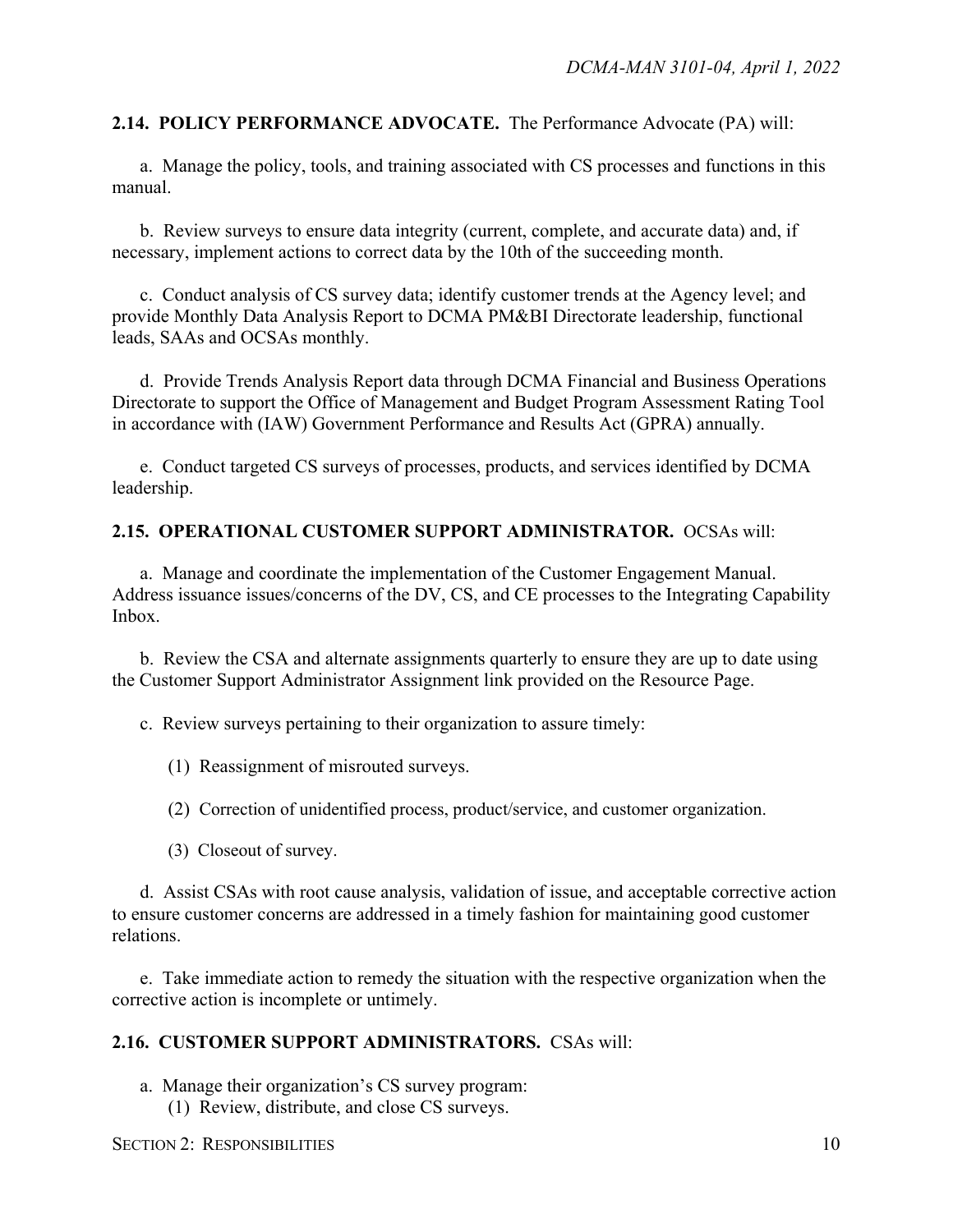(2) Coordinate with their customer and other organizations, as needed. Document corrective action for low rated surveys (surveys with negative comments or a rating of 3 or below) in the "Corrective Action" field provided in the Agency's authorized CS tool.

(3) Coordinate and seek support from their organizations, as needed, to validate customer issue(s) and determine appropriate action(s).

b. Support the execution of DV requirements:

(1) Coordinate the DV visit.

(2) Prepare (tailor) the "DV Read Ahead" package.

(3) Coordinate with the DCMA Director of Strategic Communications and the DCMA Office of General Counsel prior to releasing any materials to Congressional Members.

(4) Report substantive customer issue(s) during the DV visit that warrants DCMA Leadership visibility.

(5) Document the DV engagement.

(6) Ensure DV issues are properly resolved in cases where CMOs can closeout the action.

<span id="page-10-0"></span>**2.17. DCMA EMPLOYEES.** DCMA employees will:

a. As appropriate, solicit feedback from customers for DCMA products and services utilizing the Agency's authorized Customer Satisfaction Survey Tool (CSST).

b. Include the following statement in cover letters or emails accompanying all product transmittal documents or in emails after providing a service: "DCMA appreciates your feedback. Please complete a brief survey at (use the link "Customer Satisfaction Survey Link for External Customers" provided on the Resource Page)."

c. Submit feedback using the DCMA CSST regarding internal procedures, processes or products used to perform duties, generate external products, and deliver services to the customer. The link to the DCMA CSST is provided on this Manual's Resource Page.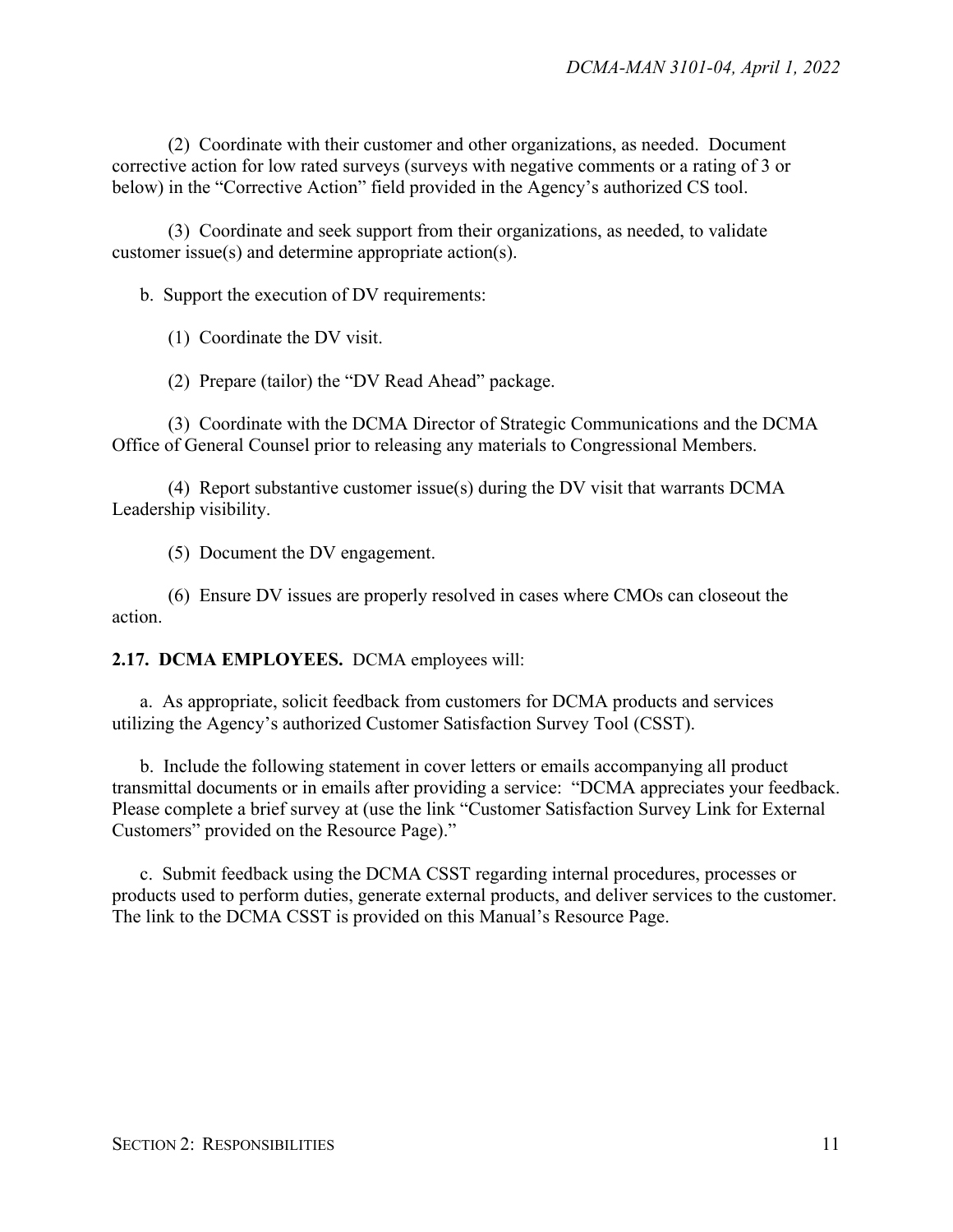### **SECTION 3: CUSTOMER ENGAGEMENT**

#### <span id="page-11-1"></span><span id="page-11-0"></span>**3.1. OVERVIEW.**

a. DCMA organizations across the Agency conduct CE to facilitate the collection of customer information. DCMA uses the information to properly align contract administration services to the requirements of the defense acquisition enterprise in order to improve effectiveness, efficiencies, operational capability, and capacity. DCMA leaders determine the appropriate level of engagement, plan, and execute CEs as outlined within this issuance. CE occurs at all levels of the Agency and are either formal or informal events. Additionally, organizations will conduct CEs with external and/or internal customers. This section applies to formal CE activities and provides guidance for the development of an annual CEP and execution of the formal CEs.

b. Formal engagements occur when DCMA senior leaders meet with strategic customers from OSD, Military Service SAEs, PEOs, commanders of buying activities, combatant commanders, representatives of foreign governments, and industry leaders.

c. Informal engagements occur regularly and routinely as DCMA executes its mission. DCMA documents informal CEs in emails, contract files, meeting minutes and other documentation.

#### <span id="page-11-2"></span>**3.2. ANNUAL CUSTOMER ENGAGEMENT PLAN.**

a. **Overview**. DCMA organizations should develop an annual CEP to interact with customers. The CEP should cover the period of a fiscal year, October 1, 20xx to September 30, 20xx. The CEP can include CEs for external and internal customers to collect information on priorities, goals, objectives, future acquisitions, issues and/or concerns. They should also seek feedback on DCMA products or services that these customers utilize. The following paragraphs provide the recommended steps to develop a CEP.

b. **Determine Customer Base**. DCMA organizations should analyze the customers that they provide products and services to understand and determine who are their significant customers. The analysis should include a review of those buying activities that assign contracts to a DCMA CMO for administration. DCMA CMOs will review programs for which they provide Program Support (PS) through a Program Support Team or contract administration services (CAS) for a non-Major Defense Acquisition Program. DCMA CMOs might also want to review delegations that they execute or send to other CMOs when assessing internal customers. For DCMA components, they should consider the recipients of a service or product that they provide as an external or an internal customer.

c. **Analyze Customer Information**. DCMA organizations should analyze historical CE data identifying strategic/functional/operational issues, opportunities, customer goals, initiatives, priorities, objectives, training gaps/needs and customer (dis)satisfaction. They should review the recipients of their products and services to understand whom they support.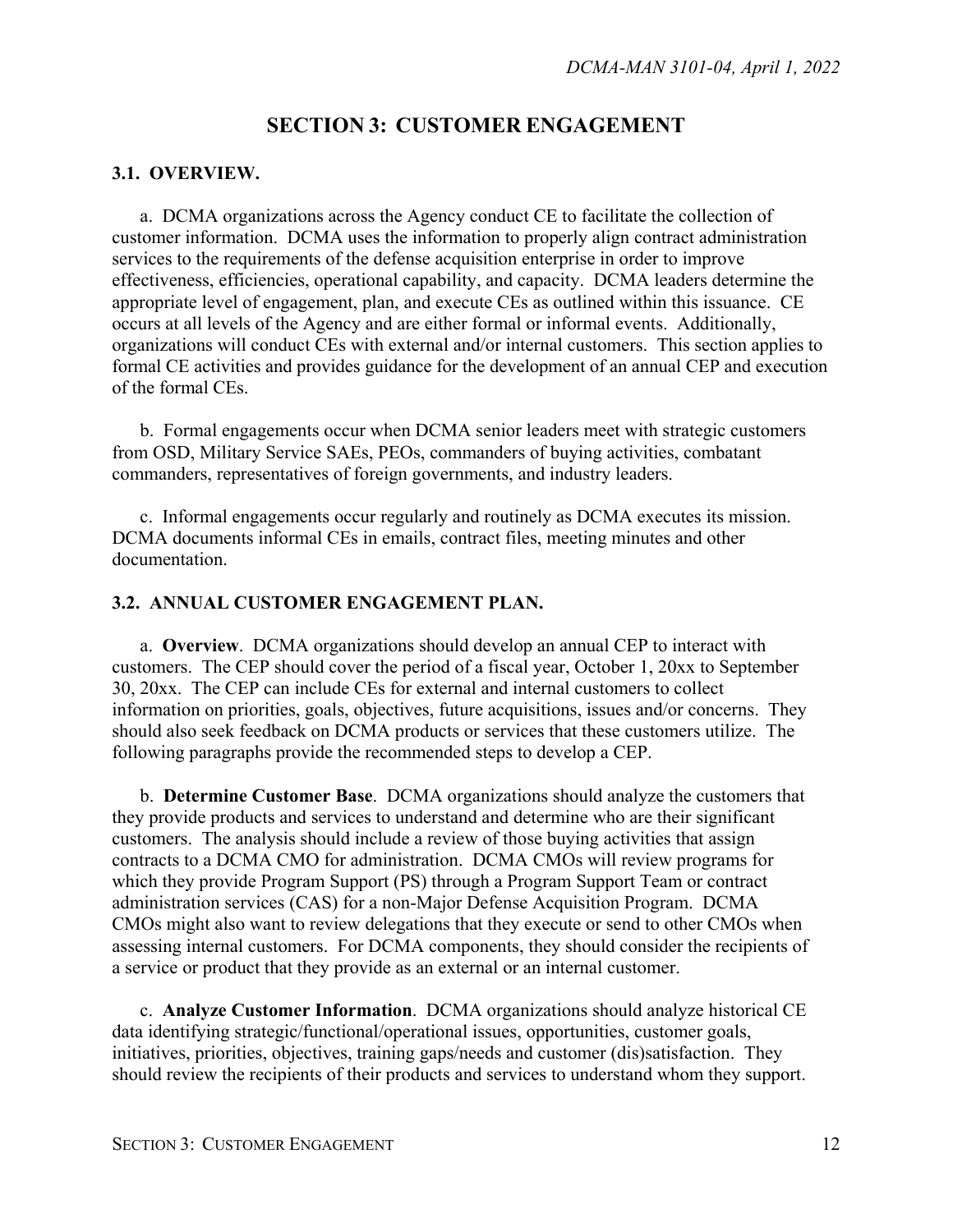This analysis will provide indicators to prioritize which customers with whom the DCMA organization should plan to conduct CEs.

d. **Develop CEP**. DCMA organizations should develop a CEP to engage with customers based on the analysis IAW Paragraphs 3.2.a, 3.2.b, and 3.2.c. An example CEP is located on this Manual's Resource Page. This Manual does not dictate a specific format or tool for documenting and maintaining the CEP. Organizations executing a CEP should use a format that meets their organizational needs. They can use many of the applications in DoD 365 such as OneDrive, SharePoint, Teams, etc., to maintain their plan.

(1) Identify Customers for Engagements. DCMA organizations should identify which customers they plan to engage within their organizationally focused CEP. When identifying customers, DCMA organizations should consider the following:

- Date since last formal engagement
- Existing or past customer issues/concerns
- Volume of workload (contracts, programs, etc.)
- Customer requests for formal engagements
- Frequency for conducting formal engagements
- Strategic themes/messages to communicate
- Past CS feedback (see section 4 of this manual)
- High risk processes/suppliers/workload/resource indicators
- Length of time since prior formal engagements
- Planned industry/customer conferences and symposiums

(2) Document CEP. Organizations can document their CEP utilizing one of the Microsoft tools mentioned in Paragraph 3.2.d. The CEP should include the information listed below and any additional data that the organization needs to execute their plan:

- Customer Organization
- Customer Name
- Purpose for Engagement (e.g., CE, Executive Steering Group, Executive Management, PS, etc.)
- Frequency (monthly, quarterly, annually, biannually, etc.)
- DCMA Point of Contact Conducting CE
- Position of DCMA Point of Contact Conducting CE
- Planned Fiscal Year Quarter for CE
- Planned Date of CE
- Actual Date of CE

e. **Maintain CEP**. The CEP is a "living" plan. Many factors might cause an organization to make changes to their CEP. Some of those factors include but are not limited to:

- Organizational leadership changes
- Significant increase in customer contract activity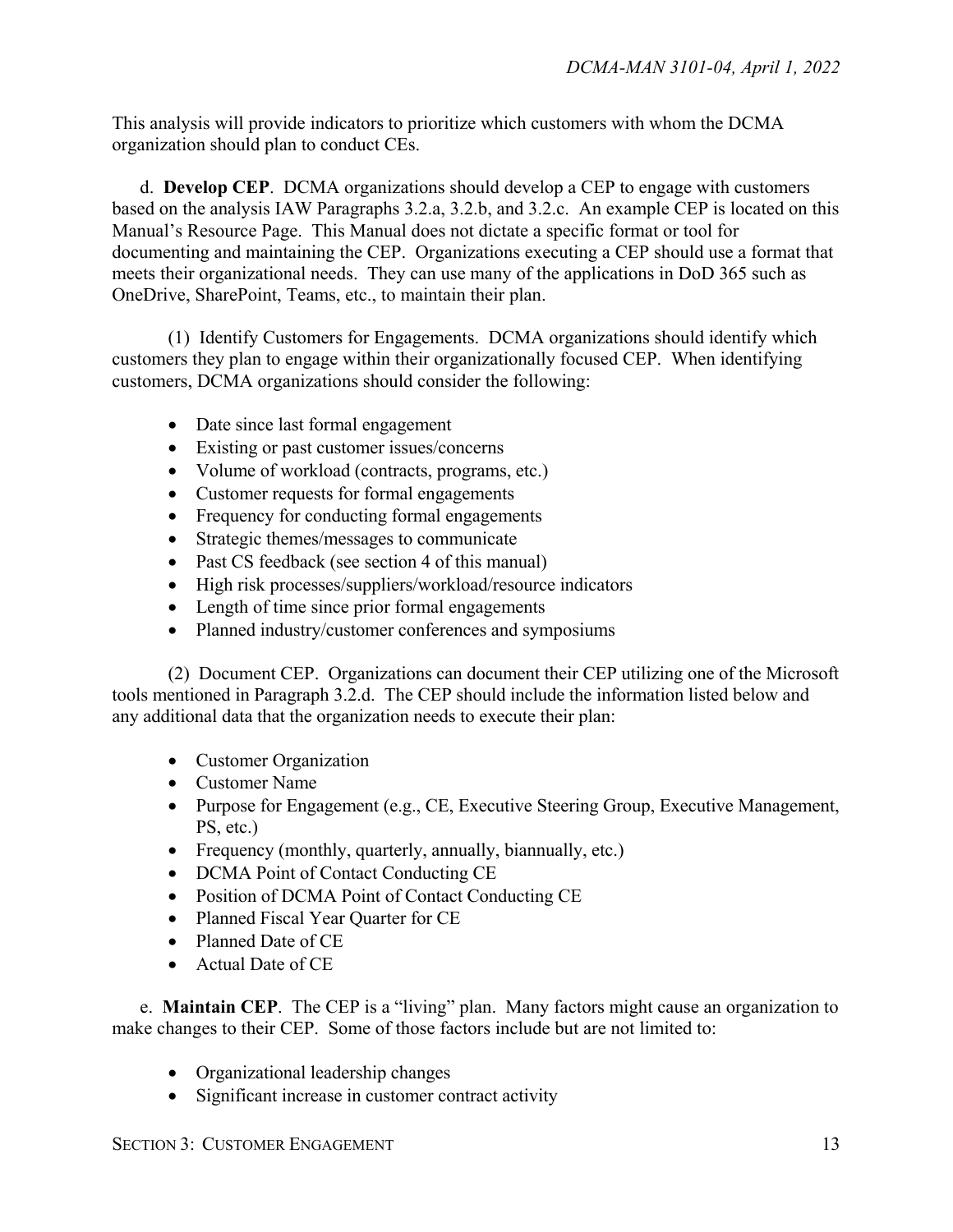- Elevated customer concerns/issues
- Changes in DCMA policy and/or execution
- Significant changes to DCMA initiatives
- Any other significant event where increased CE is needed to facilitate communication between organizations

f. **Review and Update.** Organizations should review and update their CEP throughout the fiscal year at a frequency that best fits their needs. Updates include adding information for CEs executed as well as changes to planned CEs. Updates to the CEP should be encouraged and viewed as modifications to enhance communication with customers.

### <span id="page-13-0"></span>**3.3. CONDUCTING CUSTOMER ENGAGEMENTS.**

**a. Pre-Engagement Preparation.** Preparation is the key to conducting successful CEs. Prior to the meeting, CE stakeholders will:

(1) Verify the schedule, location, and other logistical arrangements of the visit and notify the appropriate personnel of any changes.

(2) Coordinate with external and internal stakeholders and develop an agenda based on customer issues, concerns, topics of interest, and other topics as needed.

(3) Develop and distribute appropriate documentation to support the CEs. The documentation might include briefing slides, talking points, information memorandums, etc.

(4) Review and finalize agenda, briefing slides and all other documents required for the meeting.

**b. Conduct the Engagement**. DCMA executes CEs to understand customer priorities, goals, objectives, issues and concerns. The insights gained from the CEs are used to improve the development and delivery of DCMA products and services. CEs also provide DCMA with an opportunity to share significant DCMA initiatives and lines of effort. During CEs, DCMA organizations should:

(1) Listen to understand customer priorities, goals, objectives, issues and concerns.

(2) Convey DCMA successes and opportunities to highlight the working relationships and operations between the two organizations.

(3) Obtain direct customer feedback on Agency performance.

(4) Identify opportunities for improvement.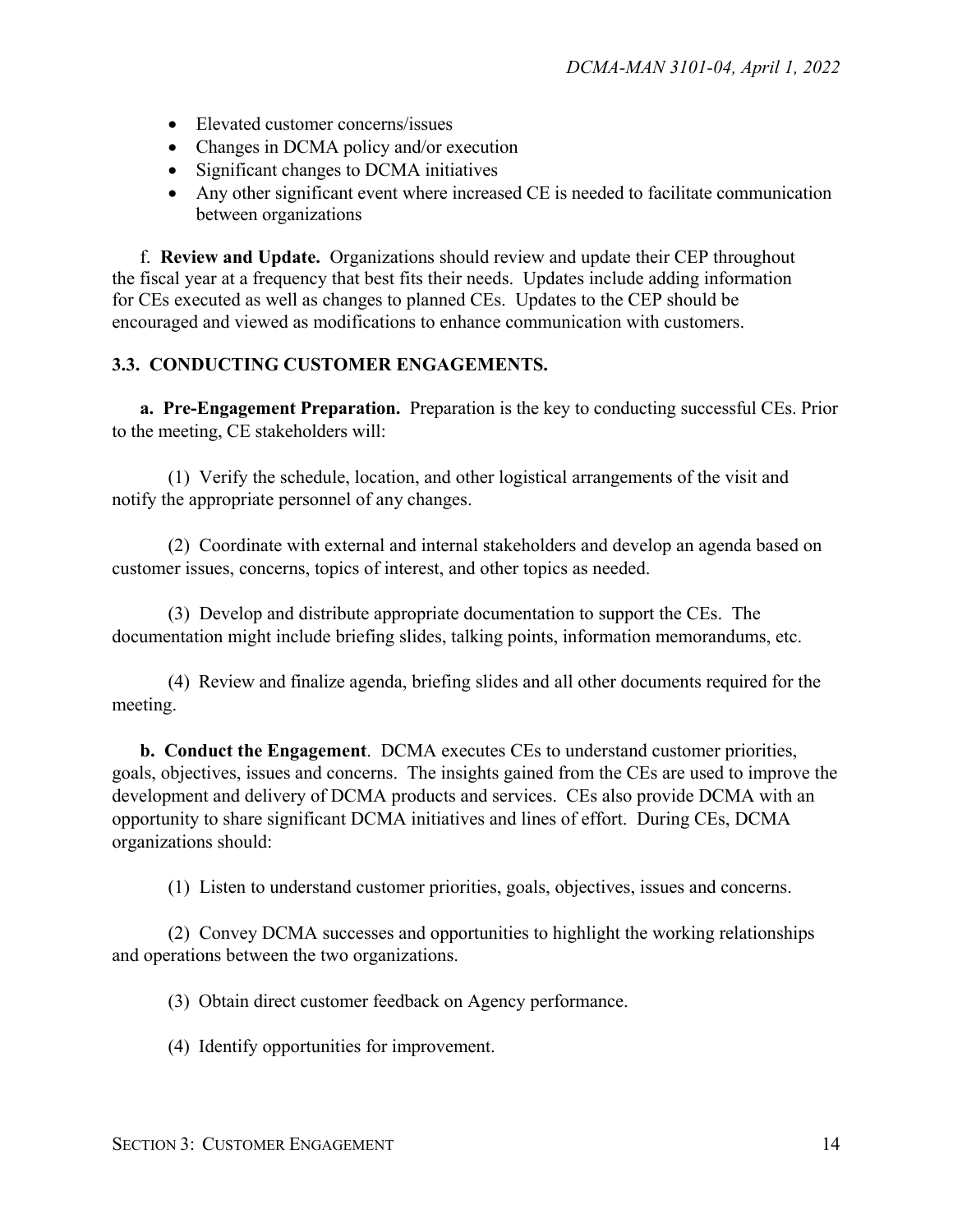**c. Document the Engagement**. DCMA organizations should document the results of CEs utilizing one of the applications in DoD 365 such as OneDrive, SharePoint, Teams, etc. The results of CEs can be analyzed and used in support of future CEs. Documentation should include but not be limited to:

- Customer Organization
- Customer name
- Name of DCMA person conducting engagement
- Date of CE
- Major topics discussed (details of the engagement)
- Any commitments made by DCMA or the customer (include OPR, office of coordinating responsibility and need date)
- Estimated date for next engagement if needed

<span id="page-14-0"></span>**3.4. CUSTOMER ENGAGEMENT RECORD RETENTION.** Records supporting CE will be maintained and dispositioned IAW DCMA Manual (DCMA-MAN) 4501-04, Volume 1, "Records and Information Management Program," and DCMA-MAN 4501-04, Volume 2, "Records Retention Schedule."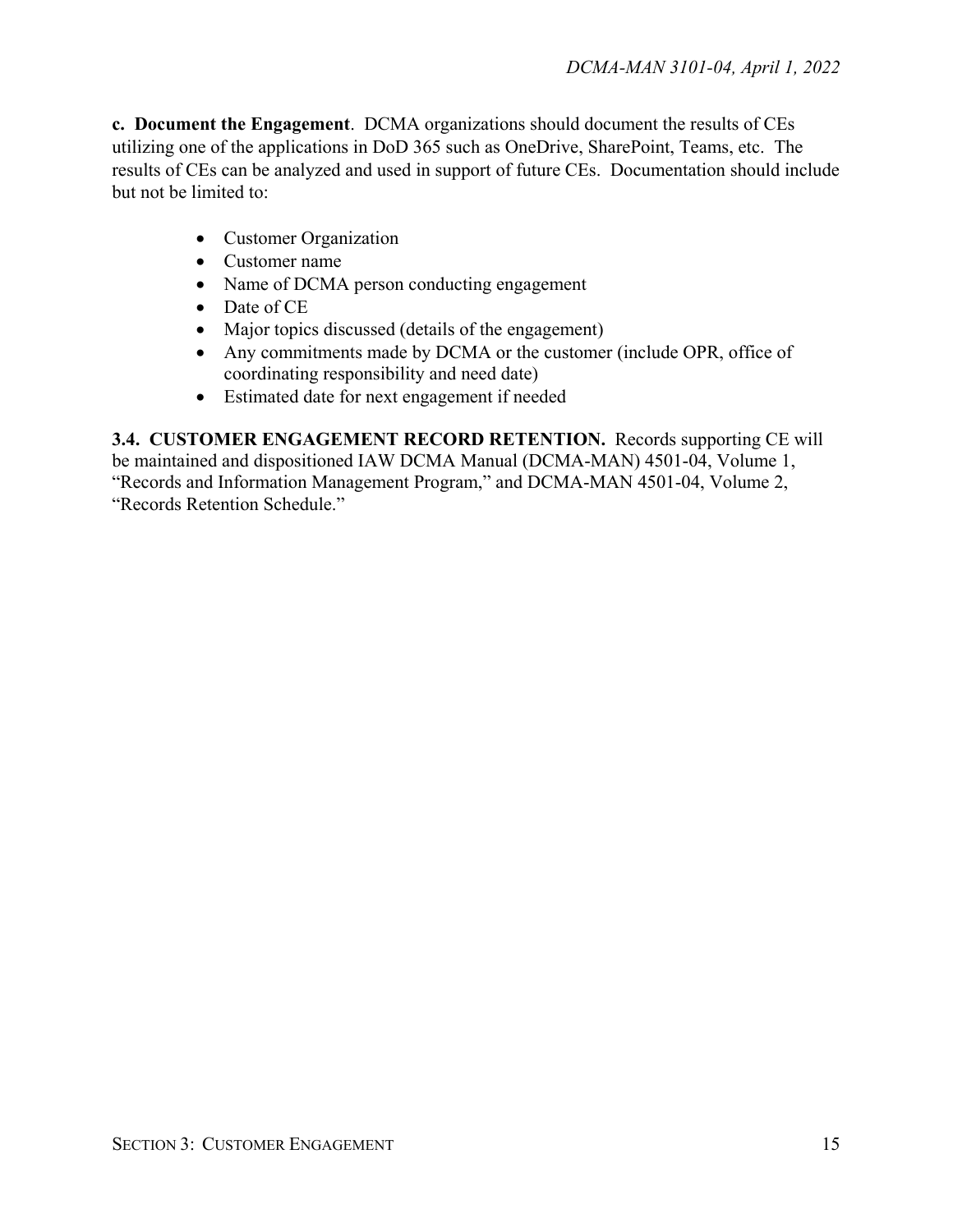# **SECTION 4: CUSTOMER SATISFACTION**

#### <span id="page-15-1"></span><span id="page-15-0"></span>**4.1. OVERVIEW.**

a. Supported by the Agency authorized CSST, this process solicits feedback from both external customers (DoD, civilian agency, and contractor personnel) and internal customers (DCMA employees) to promote/improve an Agency-wide customer focused culture and streamline Agency processes.

b. The Agency authorized CSST provides one measure of the overall health of the Agency. The survey measures satisfaction and importance of individual capabilities on a transactional basis. Additionally, CS Surveys provide actionable feedback regarding customer complaints and concerns that must be addressed within the Agency.

c. When appropriate, DCMA employees will include the following statement in cover letters or emails accompanying product transmittal documents or in emails after providing a service: "DCMA appreciates your feedback. Please complete a brief survey at (use the link "Customer Satisfaction Survey Link for External Customers" provided on the Resource Page).

d. This section establishes the CS Survey Management infrastructure, defines the process and sub-processes for gathering, processing, monitoring, assessing, and reporting of CS. This process provides guidance to CMO/Center CSAs, OCSAs on processing and handling of negative feedback and recognizing employees who receive positive feedback. The intent is to improve organizational performance as well as customer experiences by providing Agency leaders feedback to make continuous improvements on delivering the PS Capability. This Manual seeks to align our customer performance goals IAW Section 8070, Public Law 102-172, "The Department of Defense Appropriations Act for Fiscal Year 1992," Public Law 111-352, "Government Performance and Results Modernization Act of 2010," Executive Office of the President, "Delivering on the Accountable Government Initiative and Implementing the GPRA Modernization Act of 2010," and Executive Order 13571, "Streamlining Service Delivery and Improving Customer Service."

#### <span id="page-15-2"></span>**4.2. CUSTOMER SATISFACTION INFRASTRUCTURE.**

#### **a. Agency Authorized CSST**. The CSST:

(1) Captures feedback from both internal and external customers pertaining to the Agency's key capabilities to measure the quality of information (accurate and complete), meeting schedule needs (timely), employee attitude (professional/courtesy), and importance (impact on your job).

(2) Offers all customers the opportunity to comment on satisfaction and importance of Agency capabilities; or to submit general non-capability specific feedback.

(3) Pinpoints specific areas of CS with Agency capabilities at the transactional level.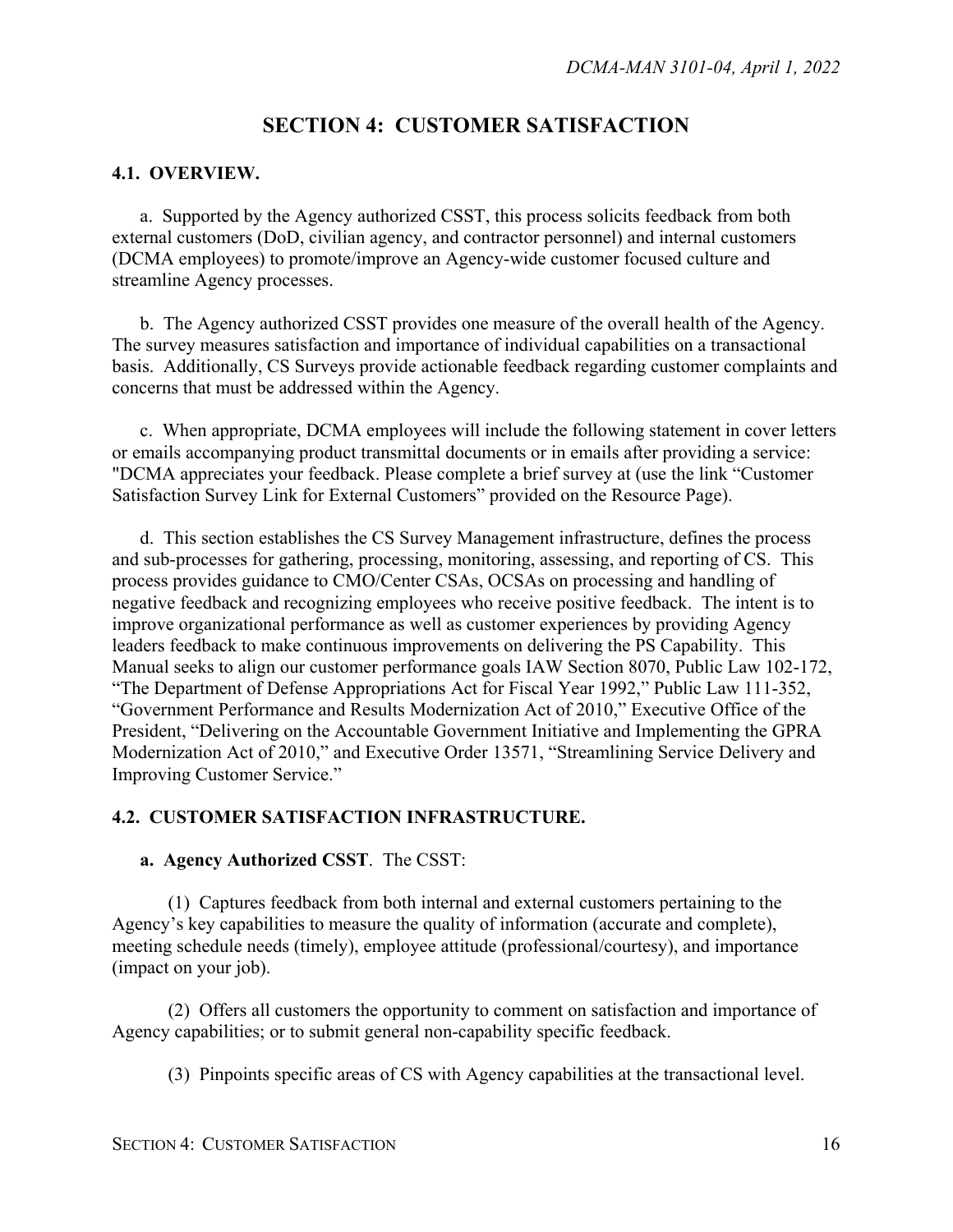**b. Accessibility.** Survey access is widely available as a link on the Agency home page, on product transmittal documents, emails to external customers, and in information technology applications frequently used by external customers.

**c. Customer Satisfaction Survey.** The CS Survey:

(1) Measures the quality and timeliness of capabilities; value added, and employee professionalism and courtesy in delivering PS capability. Survey feedback and employee comments are focused on providing managers the necessary information to assess and improve capabilities or organizational performance.

(2) Is a primary indicator of CS used by the cognizant Agency activities.

**d. CSA Access Levels**. Three types of access are defined in CSST: Administrator, Group Administrator, and Super Administrator.

(1) Administrator access is granted to CSAs for processing and reviewing surveys pertaining to their cognizant activities to assure timely responses and distribution.

(2) Group Administrator access is granted to the OCSAs for reviewing surveys pertaining to their organizations to assure timely response and acceptable corrective action.

(3) Super Administrator access is granted only to the headquarters PA and program analysts to remove invalid surveys or to correct inverted surveys.

#### <span id="page-16-0"></span>**4.3. PROCESSING CUSTOMER SATISFACTION SURVEYS.**

**a. Overview.** The CSST is a powerful tool for collecting, assessing, and measuring the degree of CS with Agency internal and external capabilities. This section provides step-by-step guidance on monitoring CS results, documenting corrective actions, and closing CS surveys to ensure current, complete, and accurate data in the CS database. The cross-functional processes flowcharts help clarify the relationship between steps in a process and helps identify focal points. See Resource Page for process flowcharts.

**b. Monitor Customer Satisfaction Results**. As the customer completes the survey, the survey is automatically submitted to the CSST. CSAs and additional recipients (i.e. OCSAs, Functional Leads, and/or Commanders/Directors who are identified through the CSA Assignment function in CSST) will receive an email alert of the customer survey submitted for their organization. CSAs are empowered to manage their CS surveys in CSST will promptly review the survey and take appropriate action:

(1) **Reassign misrouted surveys**. If the survey is incorrectly attributed to an organization, notify your OCSA or the PA to reassign the survey to the correct organization.

(2) **Correct unidentified process/product/service/customer organization.**  Occasionally, customers may manually type in the capabilities or their organization instead of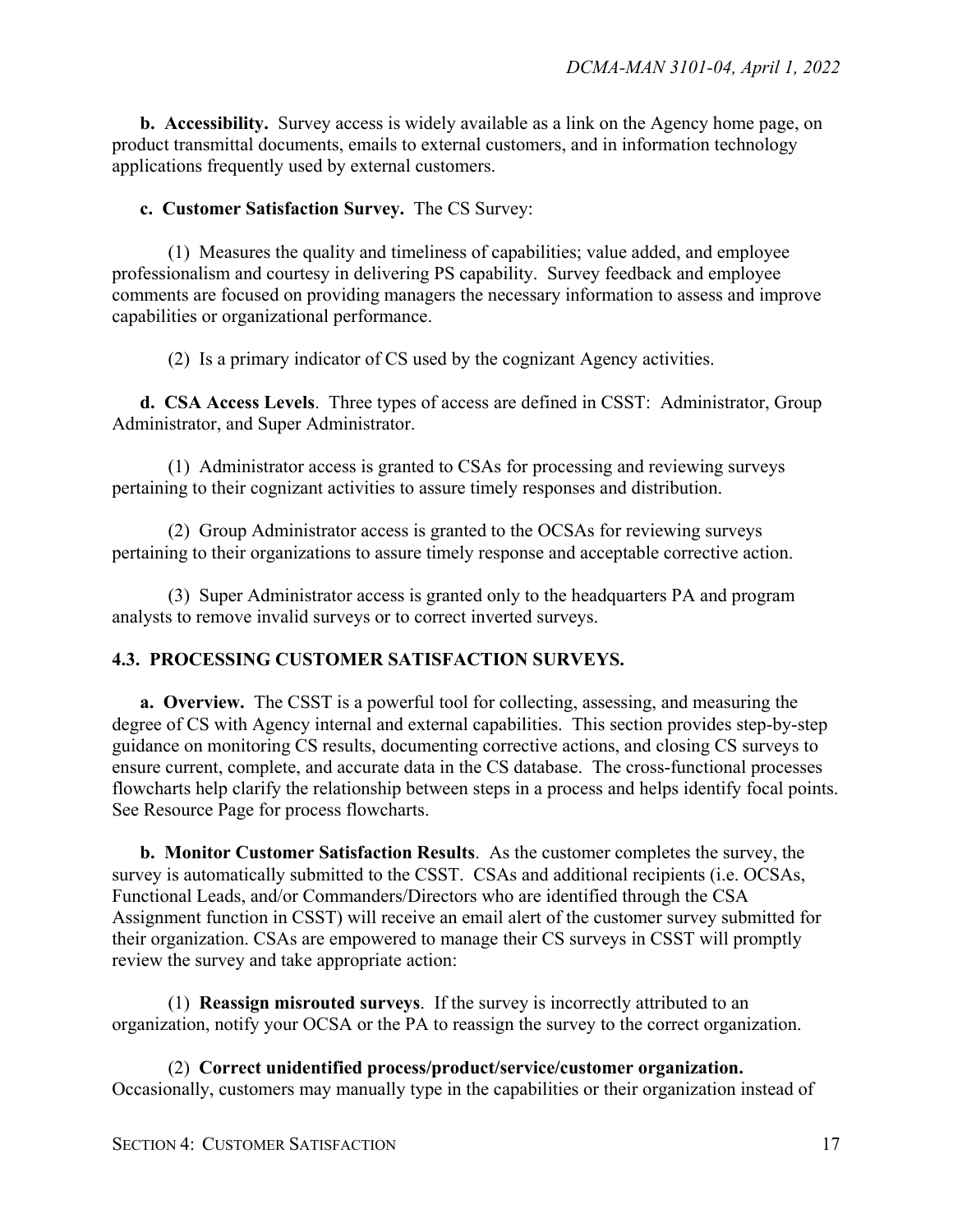selecting entries from the provided dropdowns. Those data entries will show as "not reported" and will skew the data analysis.

(3) **Correct inverted surveys.** If the survey contains positive feedback but a rating of 3 or below (comments are inverted with ratings), the CSA seeks clarification with the customer and forwards new ratings with proper supported emails/documentation to the PA for correction. With that, the PA who has the Super Administrator access rights will then adjust the ratings to reflect the new (corrected) ratings.

#### (4) **Disseminate customer feedback:**

(a) High-Rated Survey: If the survey contains positive feedback (overall satisfaction ratings of 4, 5 or 6 and/or complimentary narrative) about DCMA functional specialists or services provided, the CSA will forward the survey to their supervisor for recognition, and then proceed to Paragraph 4.3.d to close the survey immediately.

(b) Low Rated Survey: If the survey includes a rating of 3 or below, and/or negative comment about the DCMA functional specialists or services provided, the CSA will forward the survey to supervisor for review and recommendation for improvement. CSA may proceed to Paragraph 4.3.d to close the survey if it is an internal survey, otherwise, follow the steps outlined in Paragraph 4.3.c to coordinate required corrective action, follow up, and documentation in CSST.

**c. Document Corrective Actions.** Required only for low rated survey from external customers, survey that includes rating 3 or below on questions 1 to 4, or there are negative comments about DCMA functional specialists or service provided. The CSA will:

(1) Inform cognizant Activity/Manager/Supervisor.

(2) Notify the SAAs regarding significant CS issues at their buying activity as a courtesy.

(3) Coordinate corrective action with the appropriate functional specialist.

(4) Initiate resolution within 5 working days.

(5) Follow up and document corrective actions in the "CSA/OCSA FOLLOW UP" block of the survey in the Agency's authorized CS tool using link provided in the automated notification or the "View/Follow up on Low Rated Surveys" link provided on this Manual's Resources Page.

(6) Assure resolution is completed.

#### **d. Close Customer Satisfaction Surveys.** The CSA will:

(1) Close surveys within 30 days.

#### SECTION 4: CUSTOMER SATISFACTION 18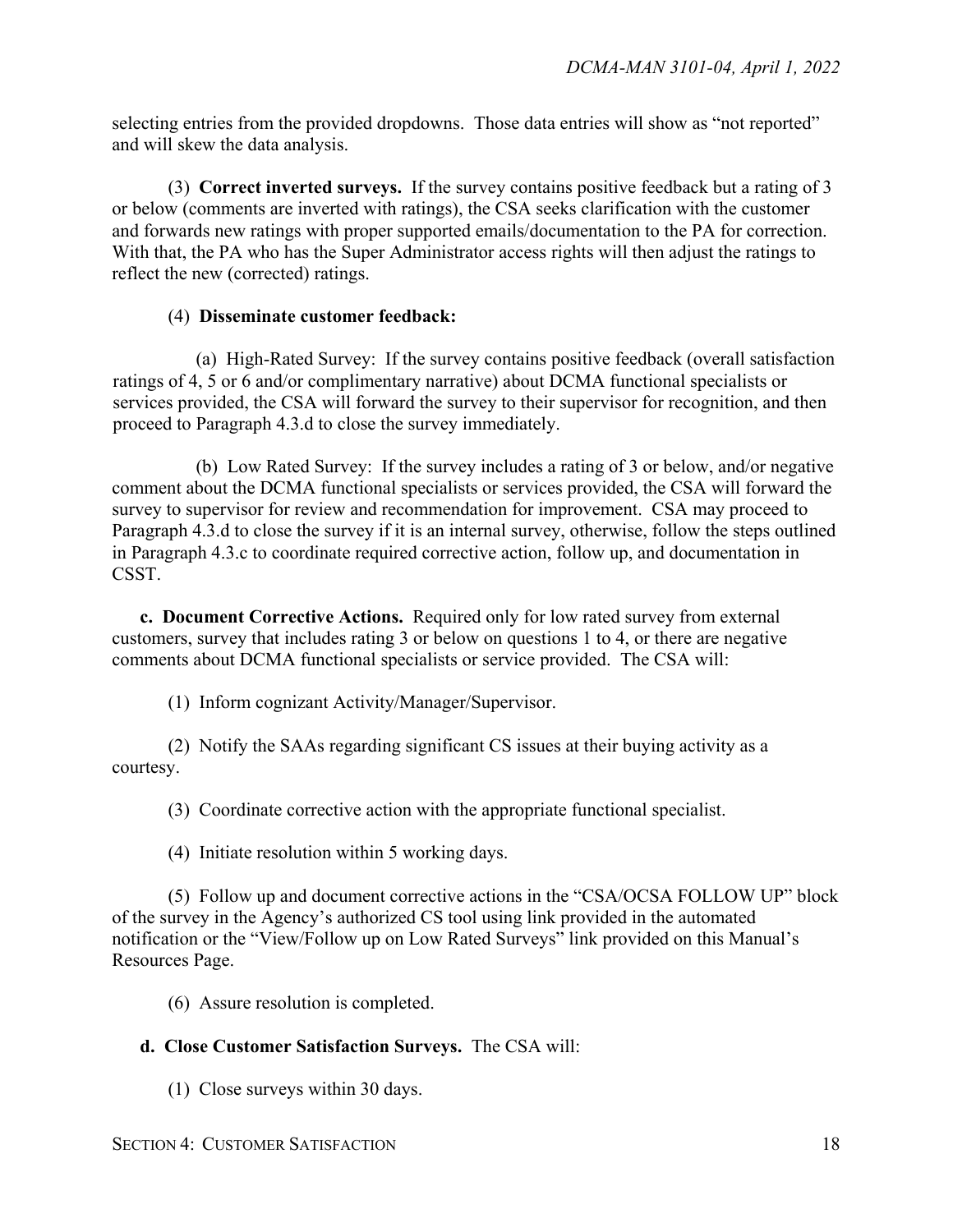(2) Periodically annotate status in the "CSA/OCSA FOLLOWUP" block of the survey in the Agency's authorized CS tool regularly follows-up, and close accordingly.

#### **e. Verify Customer Satisfaction Survey Data.** The OCSA will:

(1) Monitor timely corrective action with the respective Agency field offices in cases where ratings do not meet required performance levels.

(2) Follow-up to ensure customer concerns are properly addressed in a timely manner in order to assure and maintain good customer relations.

(3) Review surveys pertaining to their Activity, at a minimum on a daily basis, to assure timely responses and acceptable corrective action by the succeeding month to synchronize the population of data compilation.

#### <span id="page-18-0"></span>**4.4. MONITORING AND REPORTING CUSTOMER SATISFACTION TRENDS.**

**a. Data Compilation.** Is used to gain insight, from the customer's perspective, on what the Agency is doing right, what is working or not working, as well as specific problems or issues that may be identified and resolved.

**b. Data Analysis.** Monthly, the PA will:

(1) Review CS data for accuracy to include but not limited to the following:

(a). Misrouted surveys are properly reassigned.

(b) Unidentified – Misidentified customer organization, process, product and service entries are corrected.

(c) Corrective actions are acceptable and properly documented.

(d) Inverted CS surveys – surveys that have ratings inverted with the comments (i.e., positive comments but ratings are 3 and below) are corrected.

(2) Conduct analysis of CS survey data.

(3) Summarize ratings by Components and field offices.

- (4) Identify areas for continuous improvement.
- (5) Share best practices.
- (6) Provide Monthly Data Analysis Report on CS ratings.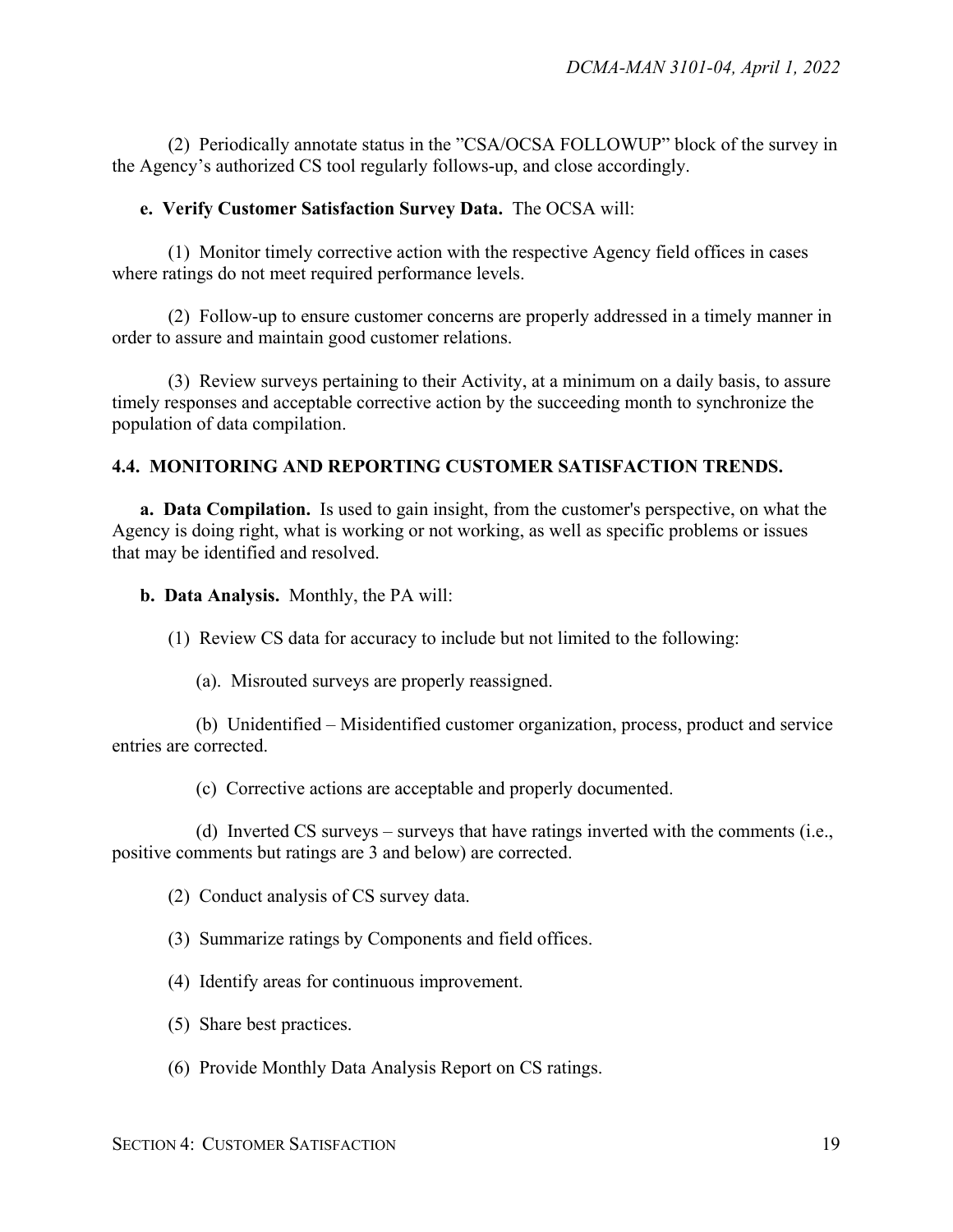(7) Assure availability of reports/data cubes/ad hoc queries regarding CS ratings and trends.

(8) Share and disseminate data analysis.

#### **c. Trends Analysis and Monitoring.**

(1) To ensure appropriate management officials and CESs are aware of and understand customer concerns and issues, the PA conducts monthly analyses of survey data and reports findings.

(2) Functional leads assist OCSAs with root cause analyses and validation of issues identified for their respective functional areas.

(3) CESs review all surveys from their buying activity to look for issues. CESs collaboratively assist and take appropriate action to resolve negative trends that cross Agency Activities.

(4) The OCSA monitors overall CS levels and conducts further analysis of surveys. The OCSAs:

(a) Brief the Operational Component Heads.

(b) Take the following actions to document and improve their CS trends:

- 1. Perform root cause analysis collaboratively.
- 2. Notify Managers/Supervisors of negative trends.

3. Refer to the PA for resolution of customer issues/problems, which relate to Agency Issuances.

4. Coordinate with functional leads and CESs to determine the root cause(s) of customer dissatisfaction on systemic issues.

5. Provide recommendations/improvement plans to improve negative CS trends.

6. Monitor and notify Agency Activities of improvements made.

#### **d. Performance Review.**

(1) Monthly, PA reports on Agency satisfaction ratings and trends.

(2) PA provides Monthly Analysis Reports to OCSA/CSAs. OCSA/CSAs review these Monthly Analysis Reports and share data with their chain of command.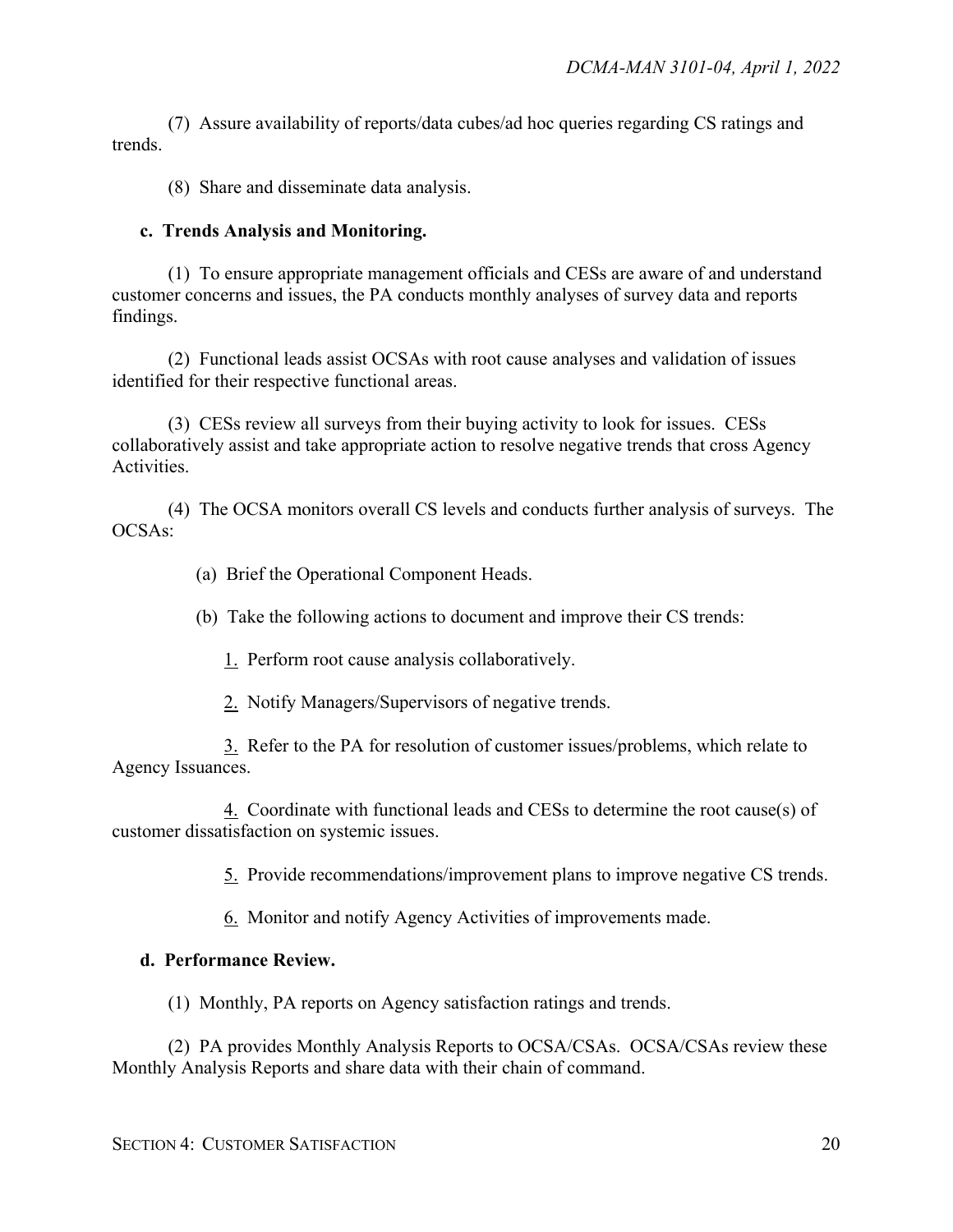(3) PA provides data analysis annually for external surveys through DCMA Financial Business Operations to support Office of Management and Budget's Program Assessment Rating Tool IAW the GPRA.

**e. Targeted Surveys.** A Targeted Survey is one that is specifically designed to contain questions tailored to a specific population and issue. The PA:

(1) Collaborates with all the organizations to design tailored questions for targeted surveys directed by Agency leadership.

(2) Determines the population of employees to be surveyed.

(3) Develops a Tasking Memo for the targeted survey.

(4) Distributes the targeted survey.

(5) Collects and analyzes the survey feedback. Share and disseminate data analysis and use for improvements.

(6) Provides the analysis results to Agency leadership.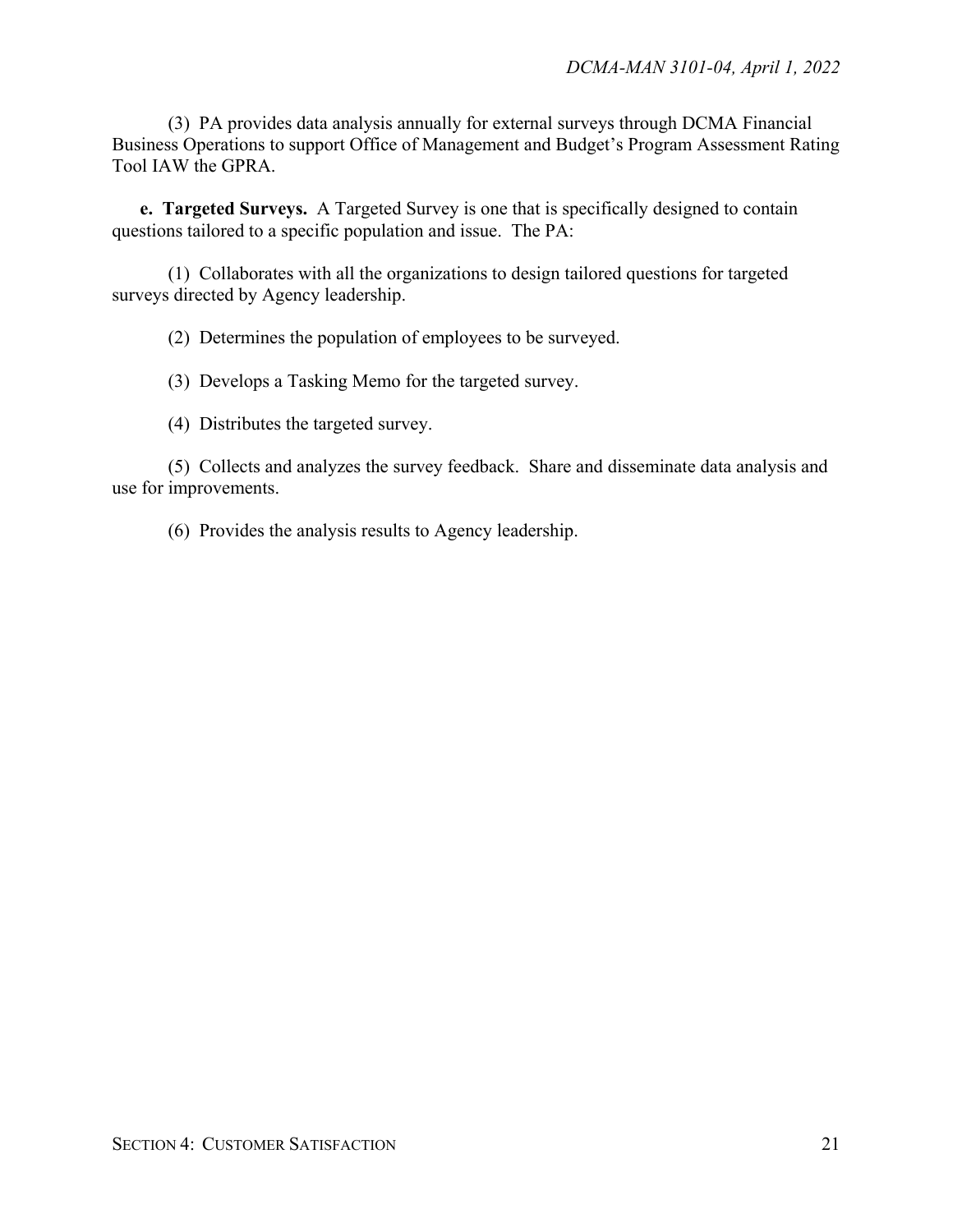### **SECTION 5: DISTINGUISHED VISITORS**

<span id="page-21-1"></span><span id="page-21-0"></span>**5.1. OVERVIEW.** DV will routinely visit contractors in a DCMA CMO AOR. CMOs will notify DCMA PM&BI upon learning of a DV visit and provide a "DV Read Ahead" package to the DV. This section provides the definition of a DV, procedures for notifying DCMA PM&BI and DCMA CMO requirements.

**a. DV Definition**. DCMA considers an individual to be a DV if they are:

(1) Any 3-star flag officer or higher

(2) Any government official with rank equivalent to a 3-star flag officer or higher (Members of Congress, Tier-3 Senior Executive Service officials, etc.)

(3) Any SAE, PEO, the Director, OSD Office of Cost Assessment and Program Evaluation.

(4) Any foreign military officer/government official of equivalent rank/position to those listed above on an official visit (as defined by DoD Directive 5230.20, "Visit and Assignments of Foreign Nationals").

(5) Any other DV Group or individual identified in the current DoD Order of Precedence memorandum

(6) Any other individual designated by the OU or CMO commander/director.

**b. DV Notification.** CMOs will notify DCMA PM&BI and their OU when they become aware of a DV visit to a contractor's facility in their AOR. The CMO will send an encrypted email to DCMA Ft Lee HQ List Customer Engagement Inbox Owners (dcma.lee.hq.list.customer-engagement-inbox-owners $(\hat{\omega}$ mail.mil) as soon as they become aware of the DV's intended visit.

(1) DV Notification Email. The encrypted email should include the following information for the visit:

(a) Subject Line. The subject line of the message should include the words "Distinguished Visitor" followed by the name, rank, title and organization (e.g., Service, PEO, buying activity, Congress, and/or foreign *g*overnment). If the DV delegation includes more than one person, use the name, rank, title and organization of the senior member of the group.

(b) Body of Message. The body of the message should include, but is not limited to, the following information:

1. Name, rank, title and organization of the visitor(s). List multiple DVs if the delegation includes more than one DV. CMOs do not need to identify members of the delegation that do not meet the requirements of a DV in Paragraph 4.1.a.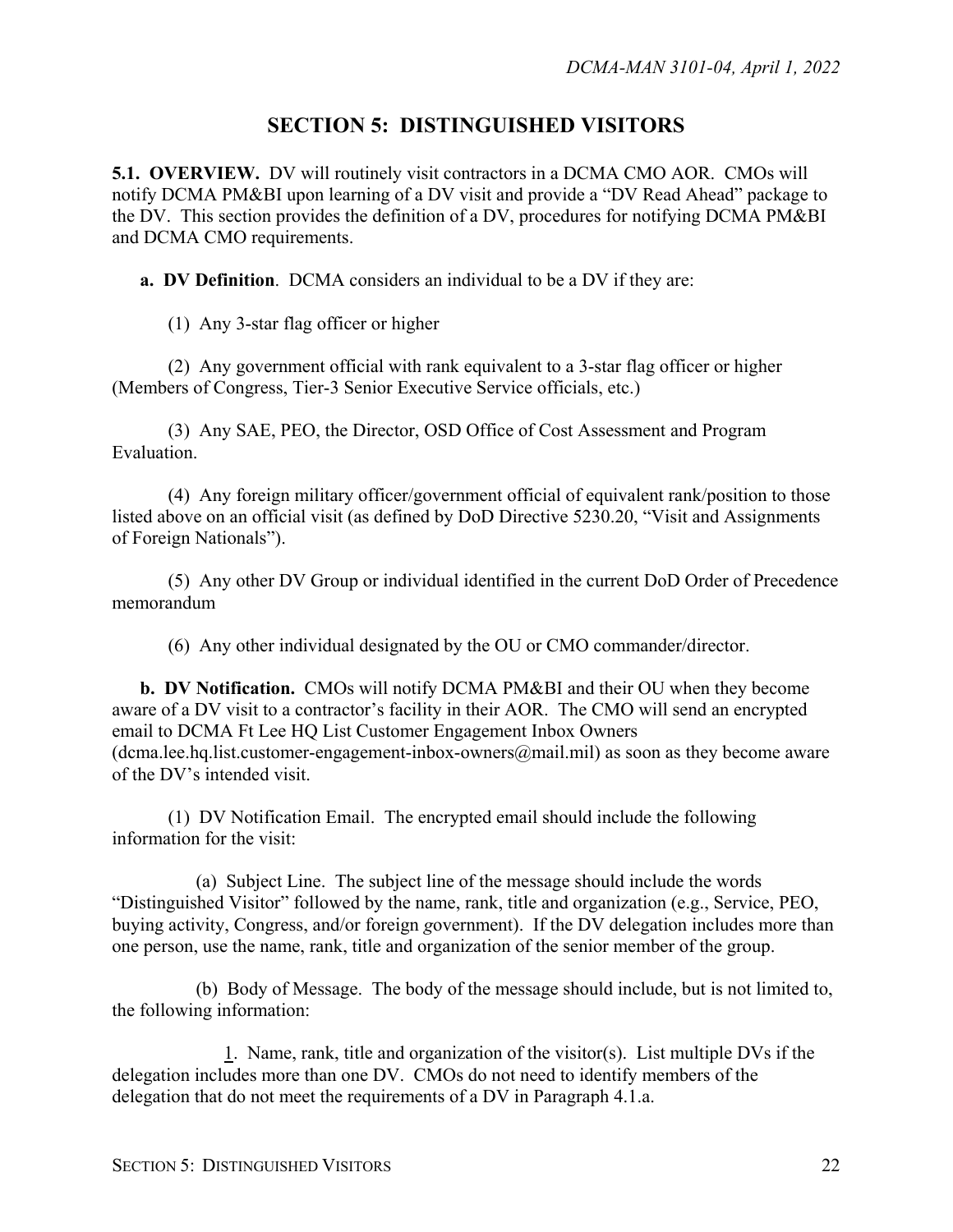2. Week of the visit. Due to force protection requirements, do not provide a specific date of the visit. Provide the week of the meeting/visit beginning on the Monday of the week of the visit (e.g., the week of November 8, 2021).

3. Location of the visit to include contractor, city and state.

4. Purpose of the visit. Describe the purpose for the visit. Be as specific as possible when providing information on the purpose of the visit. The purpose of the visit narrative should identify any program/weapon system interest or any issues/concerns if applicable.

OU.

5. DCMA CMO point of contact to include name, telephone, email, CMO and

(2) DCMA PM&BI Review and Recommendation. DCMA PM&BI CEDs will monitor the DCMA Ft Lee HQ List Customer Engagement Inbox Owners (dcma.lee.hq.list.customerengagement-inbox-owners@mail.mil) for DV notifications from CMOs. CEDs will review notifications for completion and strategic impact or interest. Upon completion of their review, CEDs send a message to the DCMA PM&BI Executive Director and Deputy Executive Director with a recommendation to notify the DCMA Director of the planned visit. The recommendation to notify the DCMA Director is not dependent solely based on the rank of the DV(s). CEDs should review the purpose and intent of the visit to determine whether DCMA PM&BI should notify the Director.

**c. Develop "DV Read Ahead" Package**. CMO should use the standard "DV Read Ahead" template (located on the Resource Page) and tailor it to the facilities and/or programs specific for the DV visit. CMO should provide the "DV Read Ahead" package to the DV even in situations where DV does not visit or interact with the CMO. DV Formal Documentation User Guide is provided on the Resource Page of this issuance to detail special requirements for appropriate safeguards and dissemination of sensitive DV information or Controlled Unclassified Information (CUI) materials for visits by members of congress and visits by foreign DVs.

<span id="page-22-0"></span>**5.2. FOREIGN DISTINGUISHED VISITOR.** Foreign DV visits to DCMA activities are normally sponsored by the foreign embassy and coordinated/processed by DCMA Security Division. Foreign DV visits must obtain approval prior to visiting cleared contractor facilities. In these cases, the foreign DV is normally sponsored by the program office, contractor, or other DoD elements and may not directly involve DCMA; therefore, they are not required to notify DCMA Security Division. Refer to DV Formal Documentation User Guide on the Resource Page for processes and procedures about preparing and sharing information with Foreign DVs.

<span id="page-22-1"></span>**5.3. DISTINGUISHED VISITOR RECORD RETENTION.** Records supporting Distinguished Visitor engagements will be maintained and dispositioned IAW DCMA-MAN 4501-04, Volume 1 and DCMA-MAN 4501-04, Volume 2.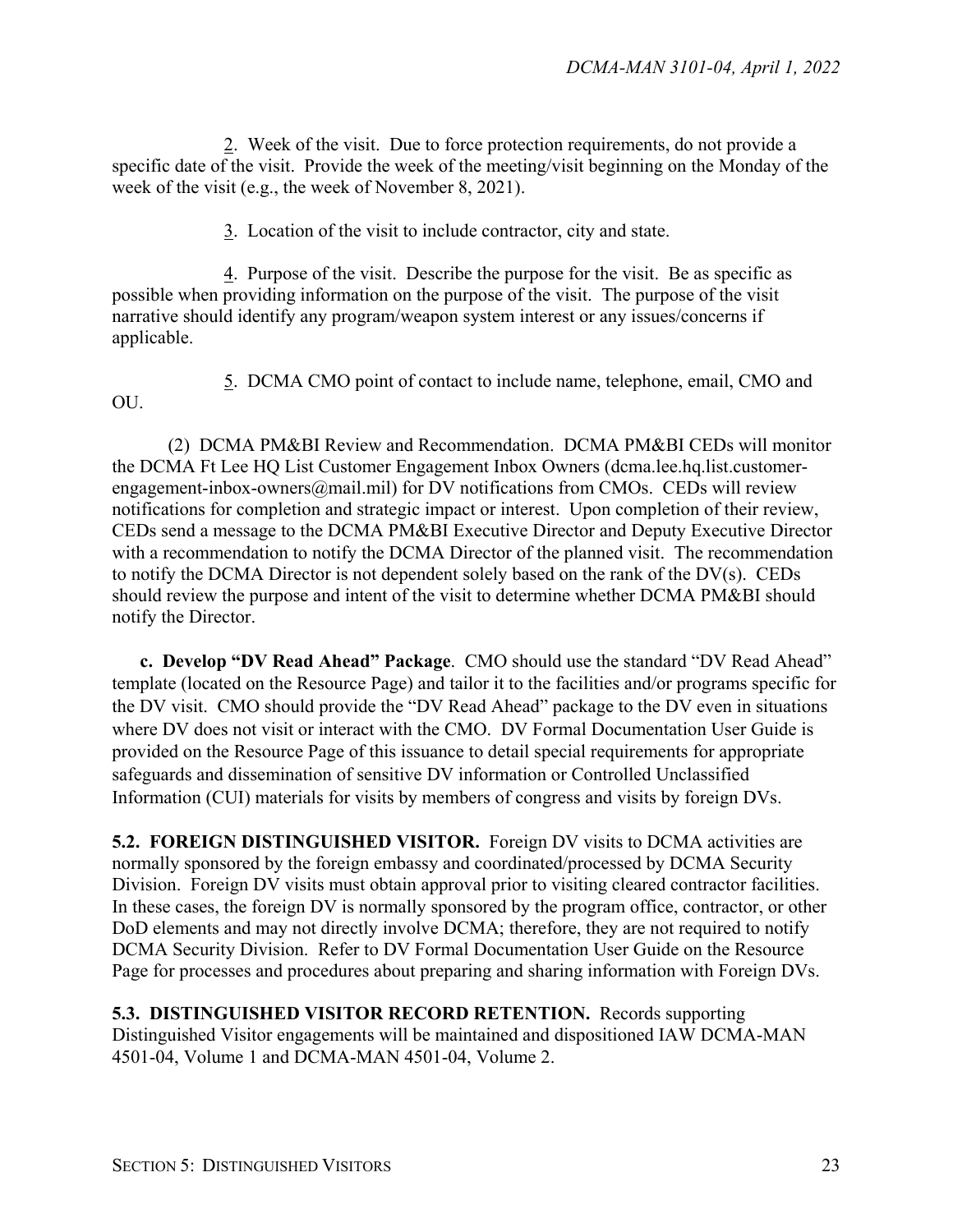## **GLOSSARY**

<span id="page-23-1"></span><span id="page-23-0"></span>**G.1. DEFINITIONS.** Unless otherwise noted, these terms and their definitions are for the purpose of this policy issuance.

**AOR.** The pre-defined geographical area assigned to a CMO for providing contract administration services.

**Component Head.** The leader of a DCMA organization who reports directly to the Director.

**Corrective Action.** Improvements to an organization's processes taken to eliminate causes of non-conformities or other undesirable situations. It focuses on the systematic investigation of the root causes of non-conformities in an attempt to prevent their recurrence.

**CSA.** Individuals appointed by the CMO to manage the Customer Satisfaction Survey applications. CSAs review, distribute, and close surveys; coordinate with customers, as needed; and document corrective action for low rated surveys.

**CUI.** Government created or owned UNCLASSIFIED information that must be safeguarded from unauthorized disclosure.

**Customer Satisfaction Survey.** A tool that offers both internal and external customers the opportunity to comment on satisfaction and importance of DCMA processes, products, and services. It is one measure of the overall health of the Agency for reporting IAW the GPRA to the Board of Directors and the OSD Performance Contract.

**DCMA Standard "DV Read Ahead" Package.** A tailored Agency briefing slide deck that CMOs provide to DVs prior to a visit.

**DV.** A high-ranking individual from a non-DCMA organization visiting a contractor facility. See Paragraph 5.1.a of this Manual for the criteria to determine a DV.

**External Customer.** A non-DCMA member of DoD that submits feedback regarding DCMA capabilities delivered or provided by the Agency (DoD, civilian agency, and contractor personnel).

**Foreign DV.** A DV from a country other than the United States of America.

**Formal CE.** Formal engagements are interactions with strategic customers from the OSD, Military Service SAEs, PEOs, commanders of buying activities, combatant commanders, representatives of foreign governments, and industry leaders.

**Functional Lead.** A DCMA leader for an acquisition and procurement discipline (e.g., contracting, quality, engineering, earned value, production, etc.) overseeing execution of business processes in support of CAS.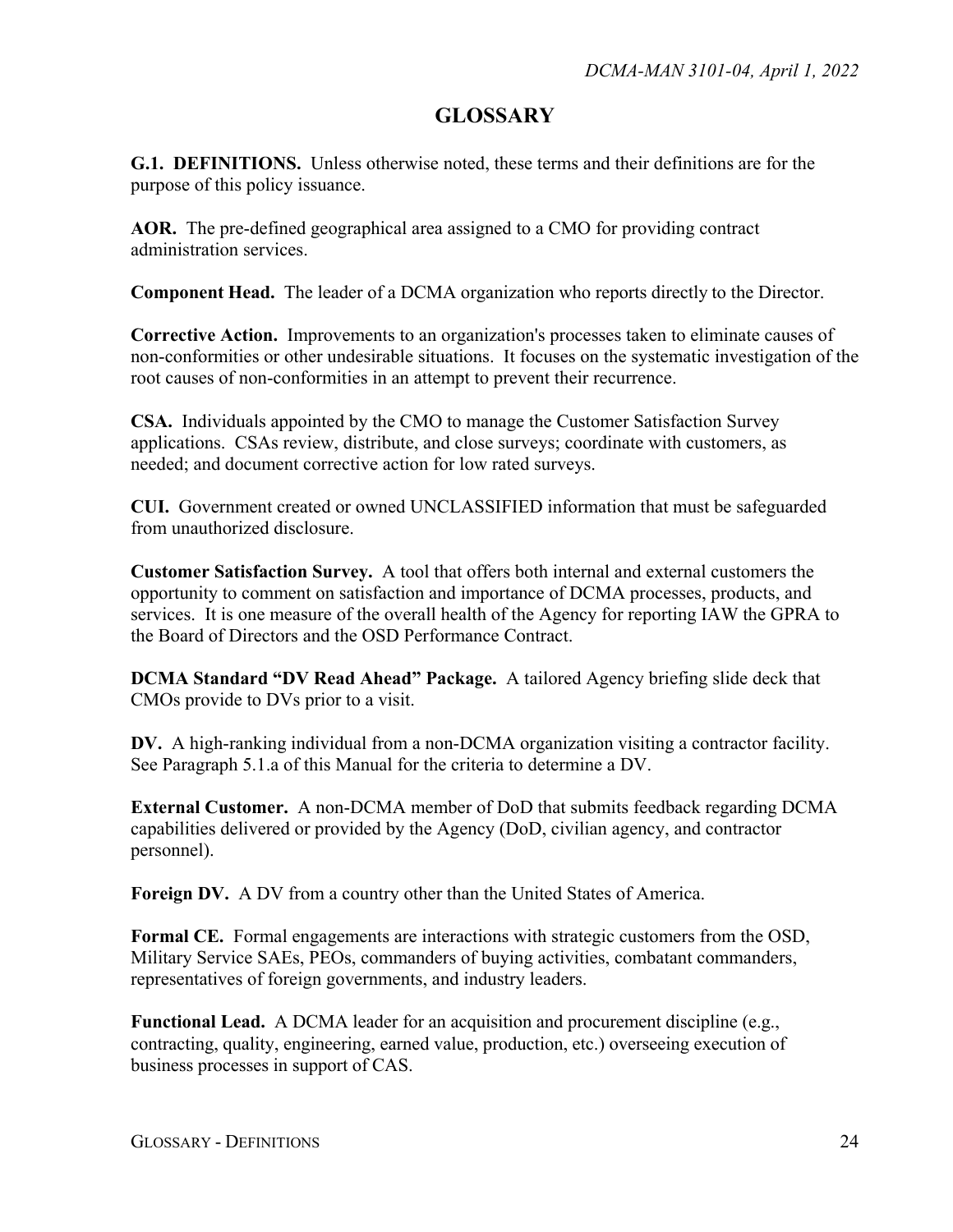**High Visibility Commodity.** A family or class of similar material or product, of significant interest to a customer, organized together for the purpose of managing and providing systemic insights (i.e., conventional ammunition, body armor).

**Informal Engagement.** Occurs daily as the Agency executes its CAS functions and other missions. Daily CEs throughout the enterprise are documented in emails, contract files, meeting minutes or other informal means.

**Internal Customer.** DCMA employees submit feedback regarding DCMA capabilities used to perform their duties or to generate products or deliver services to customers.

**Inverted Survey.** If the survey contains positive feedback but a rating of 3 or below (comments are inverted with ratings), the CSA seeks clarification with the customer and forward new ratings with proper supported emails to PA for correction.

**Low Rated Survey.** Surveys scored 3 or below for the overall CS where the CSA did not respond/document the initiation of corrective actions within 5 working days.

**Major Defense Acquisition Program.** An acquisition program within the meaning of Section 2430 of Title 10, U.S.C. The term "major defense acquisition program" means a Department of Defense acquisition program that is not a highly sensitive classified program (as determined by the Secretary of Defense) and— (A) that is designated by the Secretary of Defense as a major defense acquisition program; or (B) in the case of a program that is not a program for the acquisition of an automated information system (either a product or a service), that is estimated by the Secretary of Defense for all increments of the program to require an eventual total expenditure for research, development, and test and evaluation of more than \$525 million in Fiscal Year (FY) 2020 constant dollars or, for procurement, of more than \$3.065 billion in FY 2020 constant dollars.

**OCSA.** Manage and coordinate the implementation of this manual at component headquarters and centers. Assist customer engagement administrators in validation of issues, and address policy issues/concerns to the policy PA to ensure timely processing and adherence to this manual. Manage and coordinate the implementation of the CS surveys by reviewing to ensure timely processing, routing, corrective action, and closeout.

**OIPT.** OIPT is led by the appropriate OSD director, and composed of the PM, PEO, component staff, user/user representative, and OSD and Joint Staff members involved in the oversight and review of a particular Acquisition Category ID program.

**OU.** DCMA organizational entity charged with ensuring mission accomplishment for their organization.

**Policy PA.** A member of the DCMA Headquarters staff that is responsible for developing policy, automated tools concepts and identification and execution of training needs.

**SAA.** Located at Military Services, other DoD buying activities, or Headquarters, National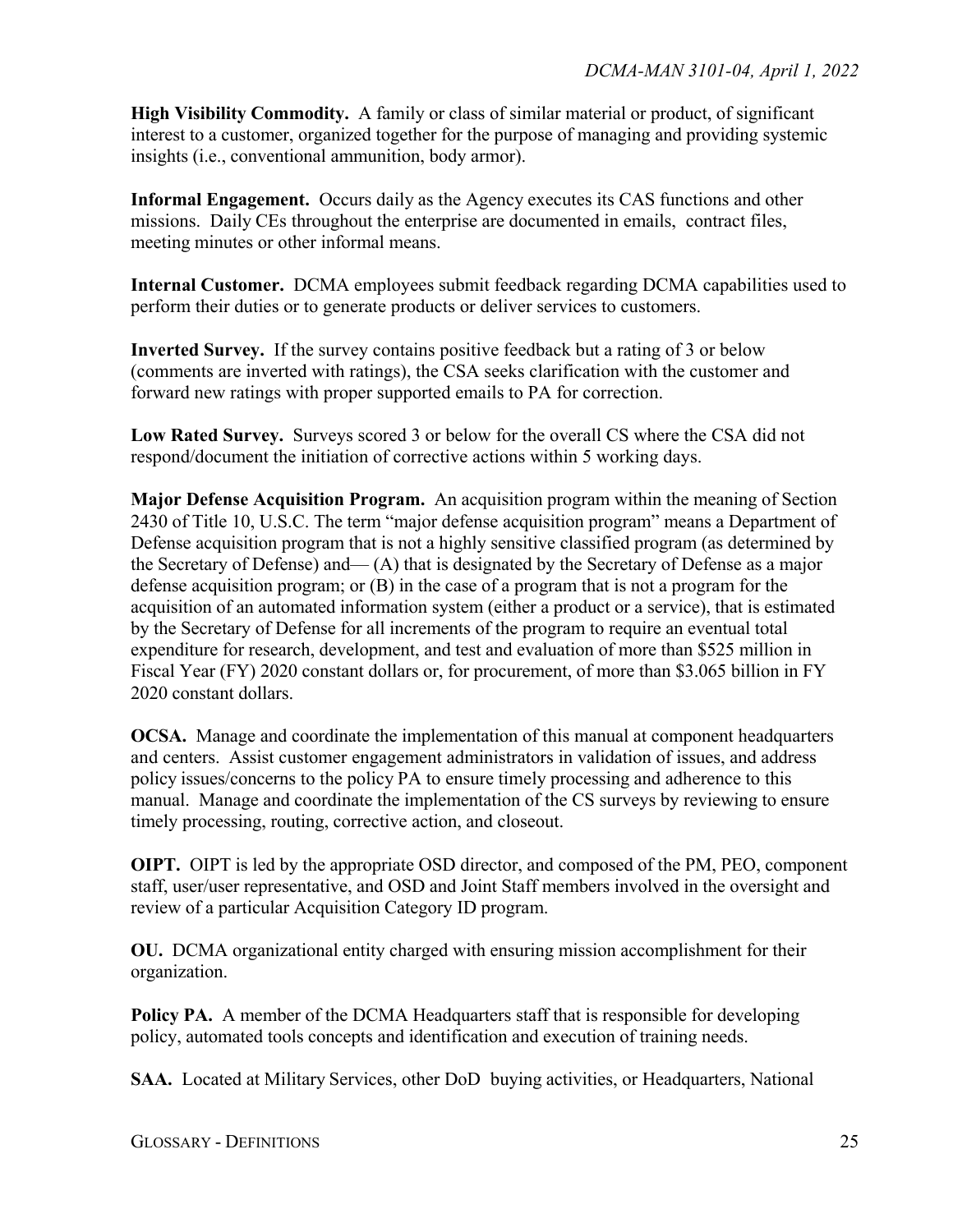Aeronautics and Space Administration that are the proponents for multiple, high-dollar DoD weapon systems, sustainment logistics and support contracts.

**Senior Leader.** DCMA Senior Leaders are defined on the DCMA internal home page under the "About Us" menu.

**SME.** A person with expert knowledge and deep understanding of a particular process and function and who is an authority in a particular area or topic. SMEs are responsible for defining the business processes, policies, and the application requirements within a function.

**Strategic Customers**. Customer at OSD level, military service senior acquisition executives, PEO, commanders of buying activities and industry leaders.

**Targeted Surveys.** Surveys specifically designed to reach specific groups of people about processes, products, and services identified by DCMA leadership.

**Transaction.** The service (contract modification, surveillance, business system review, etc.) that DCMA provides while performing CAS to customers or a service (personnel action, policy development, funds management, etc.) that DCMA organizations perform to facilitate operations of the agency.

**Transactional Basis:** Conducting analysis of data at the individual transaction level instead of the aggregate level.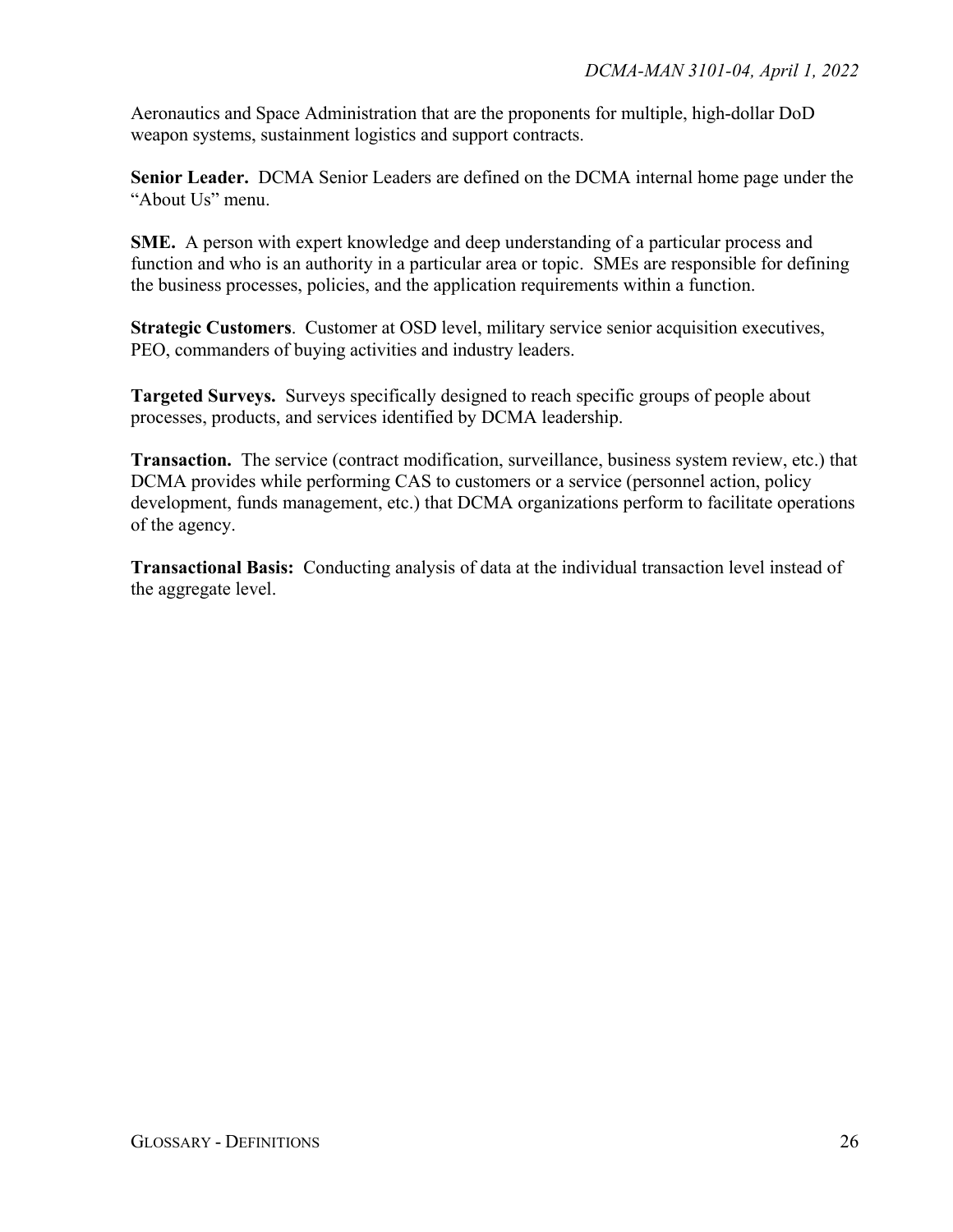# **GLOSSARY**

### <span id="page-26-1"></span><span id="page-26-0"></span>**G.2. ACRONYMS.**

| <b>AOR</b>             | area of responsibility                            |
|------------------------|---------------------------------------------------|
| CAS                    | contract administration services                  |
| <b>CE</b>              | customer engagement                               |
| <b>CED</b>             | <b>Customer Engagement Division</b>               |
| <b>CEP</b>             | <b>Customer Engagement Plan</b>                   |
| <b>CMO</b>             | <b>Contract Management Office</b>                 |
| $\overline{\text{CS}}$ | customer satisfaction                             |
| <b>CSA</b>             | <b>Customer Support Administrator</b>             |
| <b>CSST</b>            | <b>Customer Satisfaction Survey Tool</b>          |
| <b>DCMA-MAN</b>        | <b>DCMA</b> Manual                                |
| <b>DCS</b>             | <b>Direct Commercial Sales</b>                    |
| DV                     | Distinguished Visitor                             |
| <b>FMS</b>             | Foreign Military Sales                            |
| <b>GPRA</b>            | Government Performance and Results Act            |
| <b>IAW</b>             | in accordance with                                |
| <b>OCSA</b>            | <b>Operational Customer Support Administrator</b> |
| <b>OIPT</b>            | overarching integrated product team               |
| OU                     | <b>Operational Unit</b>                           |
| PA                     | Performance Advocate                              |
| <b>PEO</b>             | Program Executive Officer                         |
| PM                     | Program Manager                                   |
| PM&BI                  | Portfolio Management and Business Integration     |
| <b>PS</b>              | Program Support                                   |
| <b>SAA</b>             | <b>Senior Acquisition Analyst</b>                 |
| <b>SAE</b>             | Senior Acquisition Executive                      |
| <b>SME</b>             | subject matter expert                             |
| <b>TOE</b>             | Training, Outreach and Education                  |